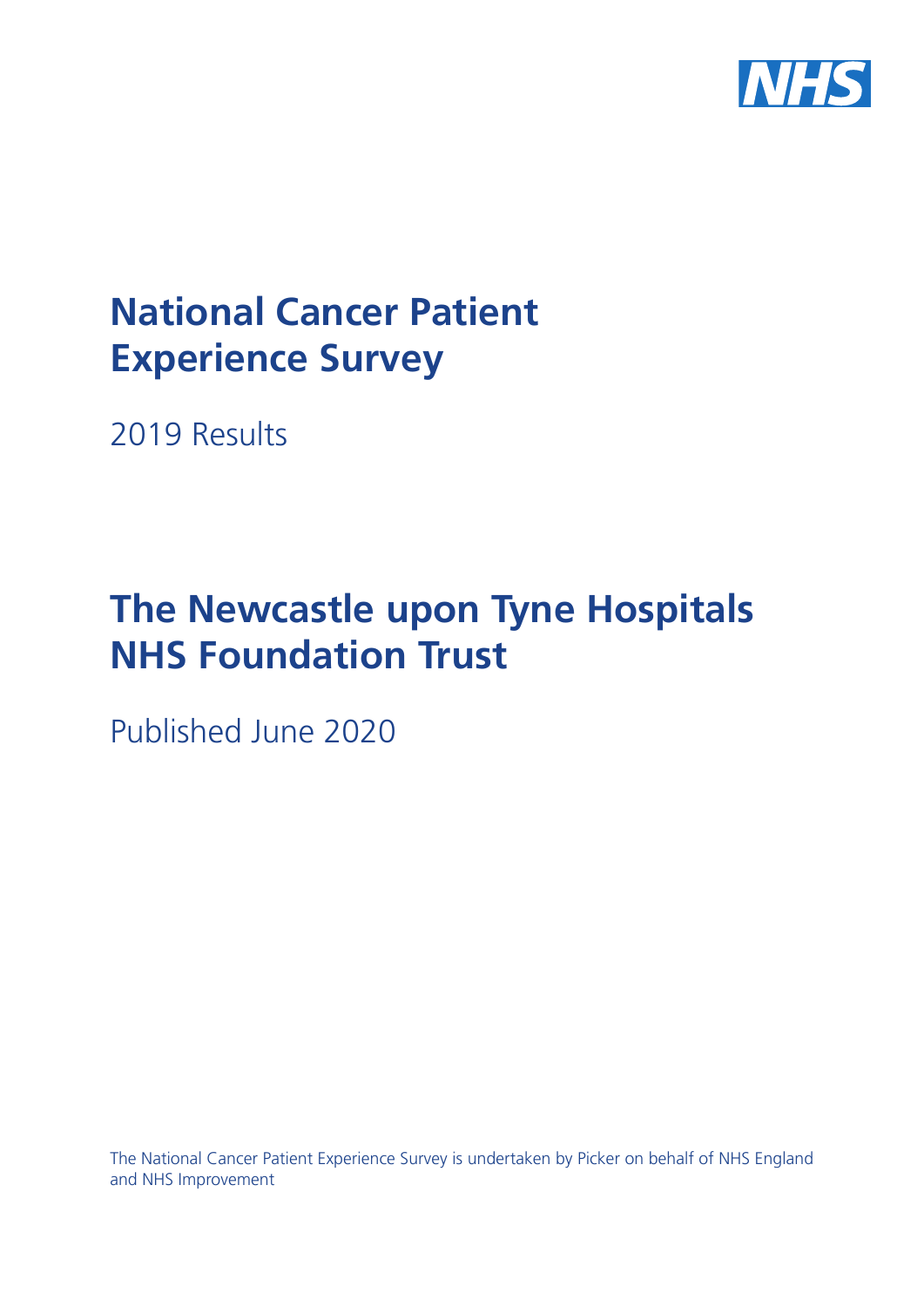# **Executive Summary** Case Mix Adjusted scores

### **Cancer Dashboard Questions**

The following seven questions are included in phase 1 of the Cancer Dashboard developed by Public Health England and NHS England:

Q61. Patient's average rating of care scored from very poor to very good

| $\overline{0}$ | 2                | 3                                                             | 4 | 5 | 6 | 7 | 8 | 9<br>9.0 | 10                                                                                            |  |
|----------------|------------------|---------------------------------------------------------------|---|---|---|---|---|----------|-----------------------------------------------------------------------------------------------|--|
|                |                  |                                                               |   |   |   |   |   |          | Q18. Patient definitely involved as much as they wanted in decisions about care and treatment |  |
|                |                  |                                                               |   |   |   |   |   |          | Q19. Patient given the name of a CNS who would support them through their treatment           |  |
|                |                  | Q20. Patient found it very or quite easy to contact their CNS |   |   |   |   |   |          |                                                                                               |  |
|                |                  |                                                               |   |   |   |   |   |          | Q39. Patient always felt they were treated with respect and dignity while in hospital         |  |
|                | leaving hospital |                                                               |   |   |   |   |   |          | Q41. Hospital staff told patient who to contact if worried about condition or treatment after |  |
| 61%            | treatment        |                                                               |   |   |   |   |   |          | Q55. General practice staff definitely did everything they could to support patient during    |  |
|                |                  |                                                               |   |   |   |   |   |          |                                                                                               |  |

### **Questions Outside Expected Range**

|                                                                                                                |            | Case Mix Adjusted Scores   |                            |                   |
|----------------------------------------------------------------------------------------------------------------|------------|----------------------------|----------------------------|-------------------|
|                                                                                                                | 2019 Score | Lower<br>Expected<br>Range | Upper<br>Expected<br>Range | National<br>Score |
| Q2. Patient thought they were seen as soon as necessary                                                        | 88%        | 82%                        | 86%                        | 84%               |
| Q7. Test results explained in completely understandable way                                                    | 83%        | 77%                        | 82%                        | 80%               |
| Q15. Patient felt possible side effects were definitely explained in an understandable way                     | 77%        | 70%                        | 76%                        | 73%               |
| Q17. Patient definitely told about side effects that could affect them in the future                           | 65%        | 54%                        | 60%                        | 57%               |
| Q21. Patient got understandable answers to important questions all or most of the time                         | 90%        | 85%                        | 90%                        | 87%               |
| Q30. Hospital staff didn't talk in front of patient as if patient wasn't there                                 | 88%        | 81%                        | 87%                        | 84%               |
| Q31. Patient had confidence and trust in all doctors treating them                                             | 89%        | 81%                        | 87%                        | 84%               |
| Q32. Patient's family or someone close definitely felt able to talk to a doctor                                | 78%        | 68%                        | 76%                        | 72%               |
| Q37. Patient definitely found hospital staff to discuss worries or fears during their inpatient<br>visit       | 59%        | 47%                        | 57%                        | 52%               |
| Q39. Patient always felt they were treated with respect and dignity while in hospital                          | 91%        | 85%                        | 90%                        | 88%               |
| Q49. Beforehand patient completely had all information needed about chemotherapy<br>treatment                  | 89%        | 81%                        | 88%                        | 84%               |
| Q51. Hospital staff definitely gave family or someone close all the information needed to<br>help care at home | 65%        | 56%                        | 63%                        | 60%               |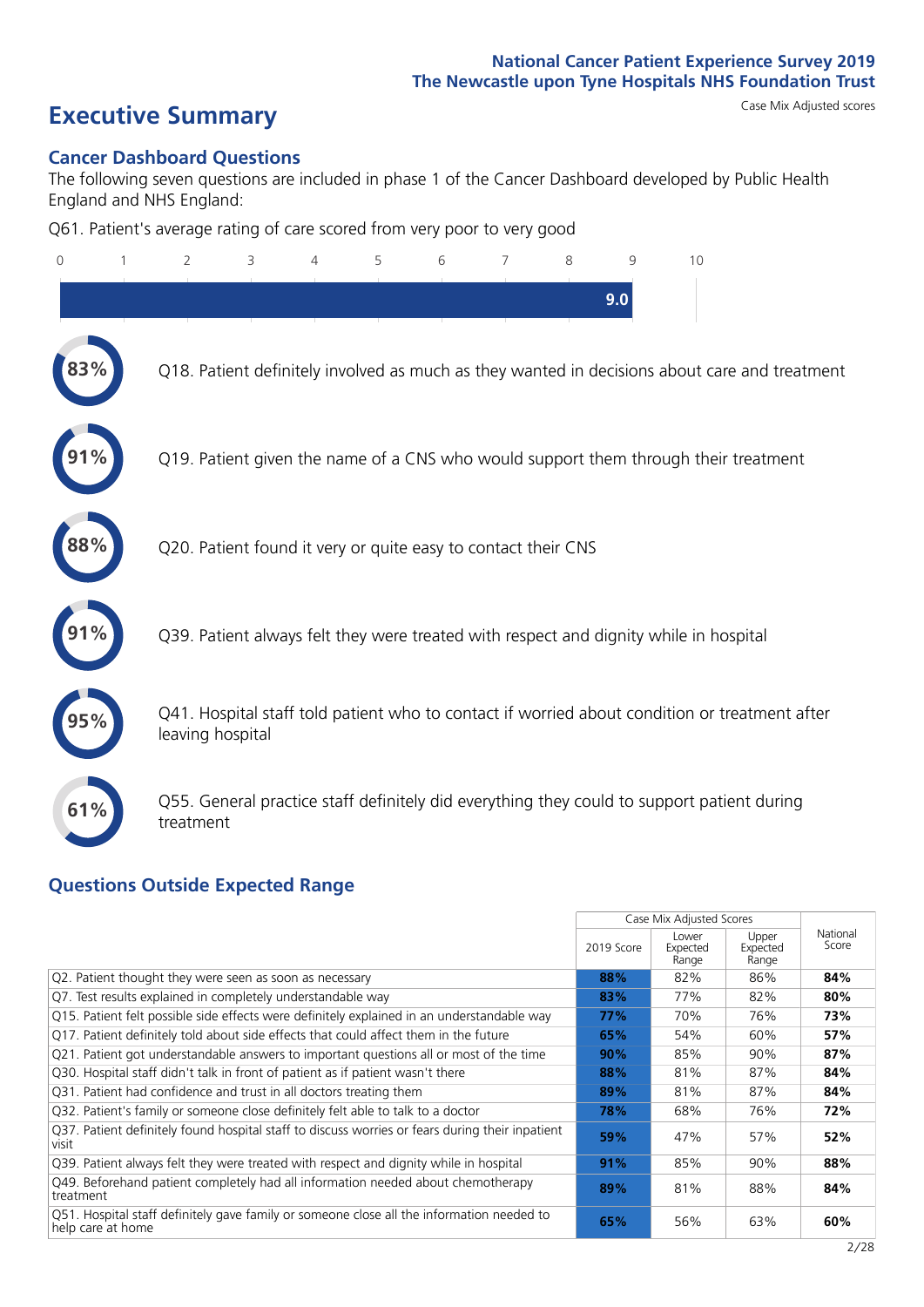|                                                                                                               |               | Case Mix Adjusted Scores   |                            |                   |
|---------------------------------------------------------------------------------------------------------------|---------------|----------------------------|----------------------------|-------------------|
|                                                                                                               | 2019 Score    | Lower<br>Expected<br>Range | Upper<br>Expected<br>Range | National<br>Score |
| Q52. Patient definitely given enough support from health or social services during treatment                  | 59%           | 46%                        | 59%                        | 52%               |
| Q53. Patient definitely given enough support from health or social services after treatment                   | 54%           | 39%                        | 51%                        | 45%               |
| Q54. GP given enough information about patient's condition and treatment                                      | 98%           | 94%                        | 97%                        | 95%               |
| Q56. Different people treating and caring for patient always work well together to give best<br>possible care | 77%           | 70%                        | 76%                        | 73%               |
| Q58. Overall the administration of care was good or very good                                                 | 92%           | 86%                        | 91%                        | 89%               |
| Q61. Patient's average rating of care scored from very poor to very good                                      | $9.0^{\circ}$ | 8.7                        | 8.9                        | 8.8               |

|                                                                    |            | Case Mix Adjusted Scores<br>Upper<br>Lower |                   |                   |  |
|--------------------------------------------------------------------|------------|--------------------------------------------|-------------------|-------------------|--|
|                                                                    | 2019 Score | Expected<br>Range                          | Expected<br>Range | National<br>Score |  |
| Q25. Hospital staff told patient they could get free prescriptions | 78%        | 78%                                        | 86%               | 82%               |  |
| Q57. Patient given a care plan                                     | 34%        | 34%                                        | 41%               | 38%               |  |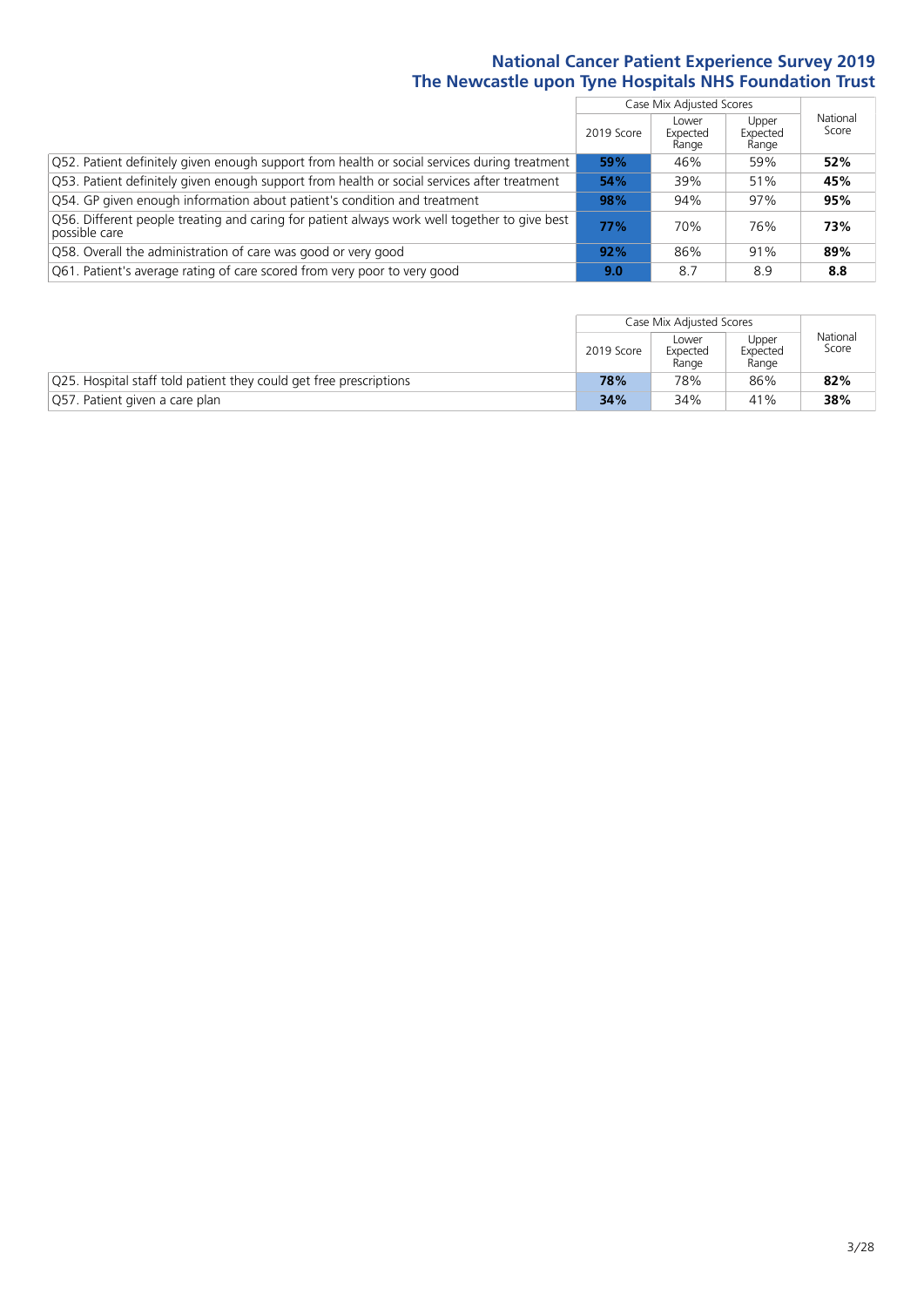# **Introduction**

The National Cancer Patient Experience Survey 2019 is the ninth iteration of the survey first undertaken in 2010. It has been designed to monitor national progress on cancer care; to provide information to drive local quality improvements; to assist commissioners and providers of cancer care; and to inform the work of the various charities and stakeholder groups supporting cancer patients.

The survey was overseen by a national Cancer Patient Experience Advisory Group. This Advisory Group set the principles and objectives of the survey programme and guided questionnaire development. The survey was commissioned and managed by NHS England. The survey provider, Picker, is responsible for designing, running and analysing the survey.

The 2019 survey involved 143 NHS Trusts. Out of 111,366 people, 67,858 people responded to the survey, yielding a response rate of 61%.

# **Methodology**

### **Eligibility, eldwork and survey methods**

The sample for the survey included all adult (aged 16 and over) NHS patients, with a confirmed primary diagnosis of cancer, discharged from an NHS Trust after an inpatient episode or day case attendance for cancer related treatment in the months of April, May and June 2019. The fieldwork for the survey was undertaken between December 2019 and March 2020.

As in the previous four years, the survey used a mixed mode methodology. Questionnaires were sent by post, with two reminders where necessary, but also included an option to complete the questionnaire online. A Freephone helpline and email was available for respondents to opt out, ask questions about the survey, enable them to complete their questionnaire over the phone and provide access to a translation and interpreting facility for those whose first language was not English.

### **Case-mix adjustment**

Both unadjusted and adjusted scores are presented in this report. Case-mix adjusted scores allows us to account for the impact that differing patient populations might have on results. By using the case-mix adjusted estimates we can obtain a greater understanding of how a Trust is performing given their patient population. The factors taken into account in this case-mix adjustment are gender, age, ethnic group, deprivation, and tumour group.

## **Scoring methodology**

Fifty-two questions from the questionnaire are scored as these questions relate directly to patient experience. For all but one question (Q61), scores are presented as the percentage of positive responses out of all scored responses. For Q61, respondents rate their overall care on a scale of 0 to 10, of which the average was calculated for this question's presented score. The percentages in this report have been rounded to the nearest percentage point. Therefore, in some cases the figures do not appear to add up to 100%.

### **Statistical significance**

In the reporting of 2019 results, appropriate statistical tests have been undertaken to identify unadjusted scores for which the change over time is 'statistically significant'. Thirty-seven scored questions in 2019 have been compared with those of 2018 and a statistically significant change between the two years has been reported where identified.

For the scored questions that are comparable beyond 2018, statistically significant change over the five years has also been reported where identified. A statistically significant difference means that the change in the result is very unlikely to have occurred by sampling variation.

### **Suppression**

### **Question-level suppression**

For scores where the base size per question is  $<$ 21, the score will be suppressed and replaced with an asterisk (\*). The base size will include neutral response options.

### **Double suppression**

If any group within a particular sub-group breakdown (such as the tumour group breakdown) has <21 responses, then the figure for this particular group is suppressed and replaced with an asterisk (\*). If there is only one group within the sub-group breakdown that has <21 respondents, and is therefore suppressed, the group with the next lowest number of respondents is also supressed and replaced with an asterisk (\*) (regardless if it is greater than or less than 21).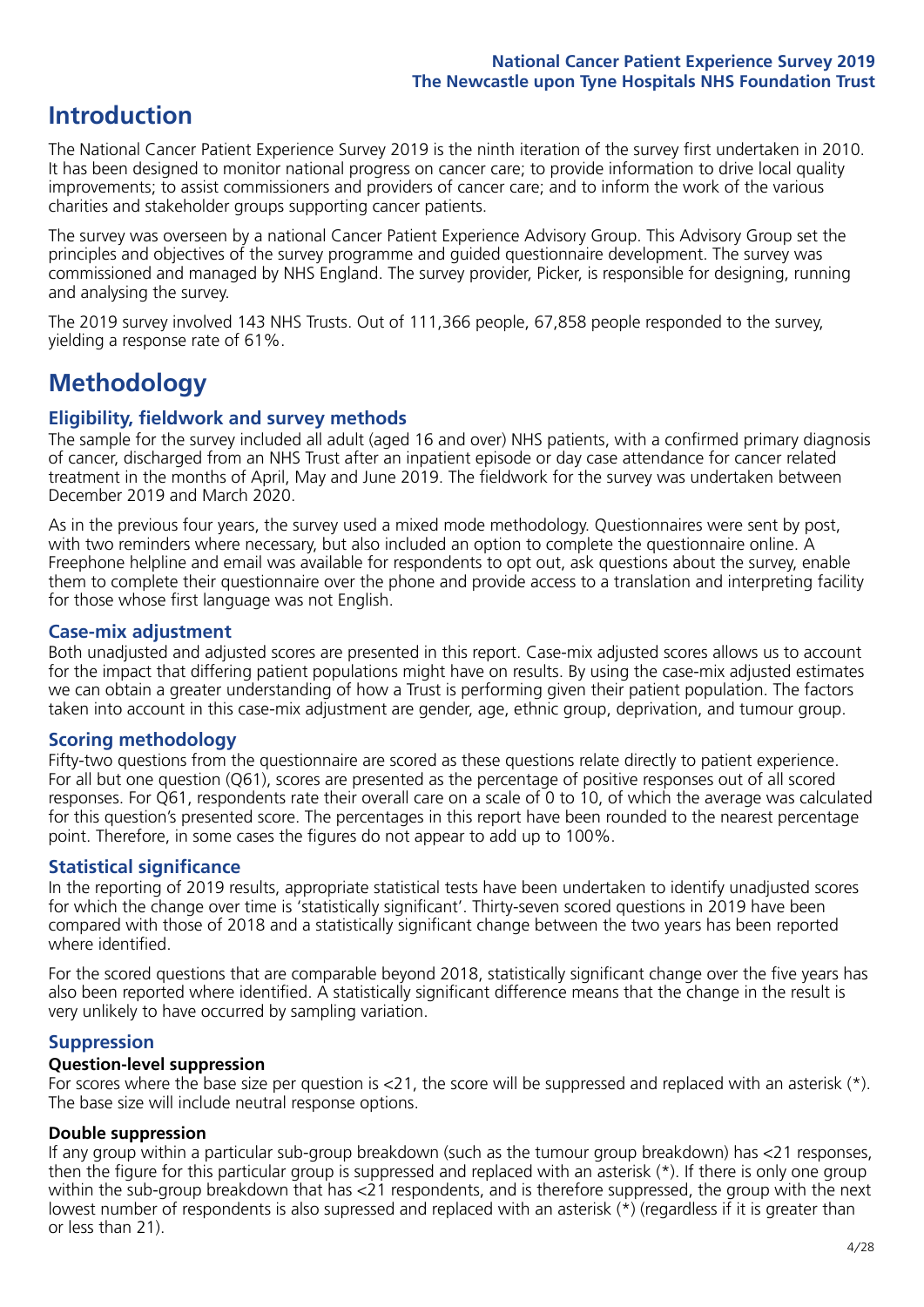# **Understanding the results**

This report shows how this Trust scored for each question in the survey, compared with national results and previous year's results. It is aimed at helping individual Trusts to understand their performance and identify areas for local improvement. Below is a description of the type of results presented within this report and how to understand them.

### **Expected range charts**

The expected range charts in this report show a bar with the lowest and highest score received for each question nationally. Within this bar, an expected range is given (in grey) and a black diamond represents the actual score for this Trust.

Trusts whose score is above the upper limit of the expected range (in the dark blue) are positive outliers, with a score statistically significantly higher than the national mean. This indicates that the Trust performs better than what Trusts of the same size and demographics are expected to perform. The opposite is true if the score is below the lower limit of the expected range (in the light blue); these are negative outliers. For scores within the expected range (in the grey), the score is what we would expect given the Trust's size and demographics.

### **Comparability tables**

The comparability tables show the 2018 and 2019 unadjusted scores for this Trust for each scored question. If there is a significant change from 2018 and 2019 or overall from 2015 to 2019, an arrow will be presented for the direction of change. The adjusted 2019 score will also be presented for each scored question along with the lower and upper expected range and national score. Scores above the upper limit of the expected range will be highlighted dark blue, scores below the lower limit of the expected range will be highlighted light blue, and scores within the lower and upper limit of the expected ranges will be highlighted grey.

### **Tumour type tables**

The tumour type tables show the unadjusted scores for each scored question for each of the 13 tumour groups. The national score for that tumour group is also shown. Unadjusted scores for the same tumour type across different Trusts may not be comparable, as they do not account for the impact that differing patient populations might have on results. Central nervous system is abbreviated as 'CNS' and lower gastrointestinal tract is abbreviated as 'LGT' throughout this report.

#### **Year on year charts**

The year on year charts show five columns representing the unadjusted scores of the last five years (2015, 2016, 2017, 2018 and 2019) for each scored question.

#### **Notes on specific questions**

Following the development phase of the 2019 survey, several changes were made to the questionnaire. Six scored questions were amended (Q5, Q18, Q30, Q35, Q56 and Q60) and one non-scored question (Q29) was amended that impacted the comparability of questions Q30 to Q41. Of all questions changed or impacted by change, only Q60 is presented with historical comparisons; though the results should be interpreted with caution.

### **Unadjusted data and case-mix adjusted data**

Unadjusted data should be used to see the actual responses from patients relating to the Trust. Case-mix adjusted data, together with expected ranges, should be used to understand whether the results are significantly higher or lower than national results taking account of the patient mix.

# **Further information**

This research was carried out in accordance with the international standard for organisations conducting social research (accreditation to ISO20252:2012; certificate number GB08/74322). The 2019 survey data has been produced and published in line with the Code of Practice for Official Statistics.

For more information on the methodology, please see the Technical Document. It can be viewed along with the 2019 questionnaire and survey quidance on the website at [www.ncpes.co.uk](https://www.ncpes.co.uk/supporting-documents). For all other outputs at National, Trust, CCG and Cancer Alliance level, please see the PDF reports, Excel tables and dashboards at [www.ncpes.co.uk.](https://www.ncpes.co.uk/current-results)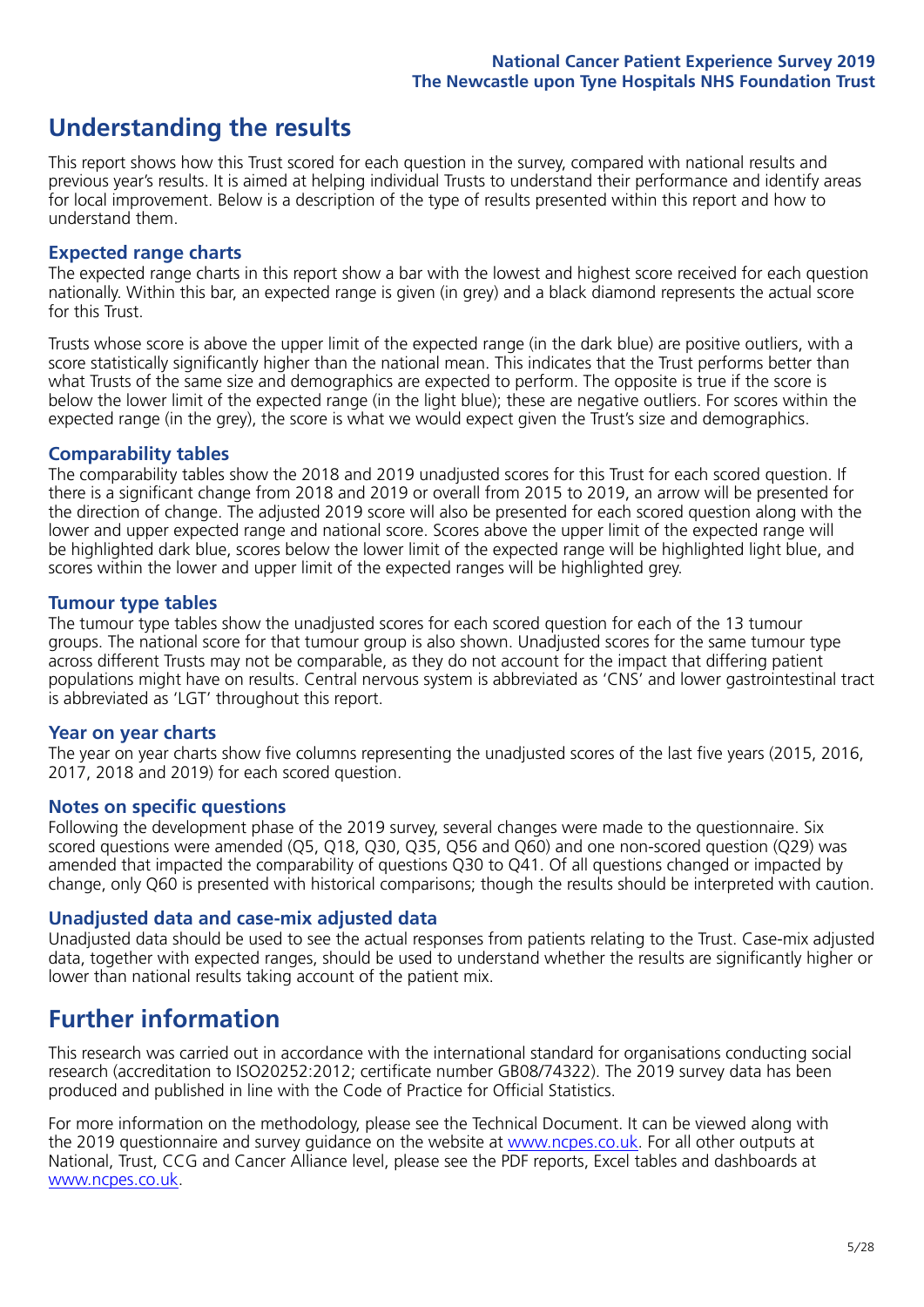# **Response Rate**

### **Overall Response Rate**

1,069 patients responded out of a total of 1,691 patients, resulting in a response rate of 63%.

|          | Sample Size | Adjusted<br>Sample | Completed | Response Rate |
|----------|-------------|--------------------|-----------|---------------|
| Trust    | 1.804       | 1.691              | 1.069     | 63%           |
| National | 119,855     | 111,366            | 67.858    | 61%           |

### **Respondents by Survey Type**

|                            | Number of<br>Respondents |
|----------------------------|--------------------------|
| Online                     | 106                      |
| Paper                      | 963                      |
| Phone                      | $\left( \right)$         |
| <b>Translation Service</b> |                          |

### **Respondents by Tumour Group**

|                      | Number of<br>Respondents |
|----------------------|--------------------------|
| <b>Brain / CNS</b>   | 23                       |
| <b>Breast</b>        | 130                      |
| Colorectal / LGT     | 71                       |
| Gynaecological       | 20                       |
| Haematological       | 125                      |
| <b>Head and Neck</b> | 66                       |
| Lung                 | 79                       |
| Prostate             | 120                      |
| Sarcoma              | 24                       |
| Skin                 | 31                       |
| Upper Gastro         | 91                       |
| Urological           | 170                      |
| Other                | 119                      |

### **Respondents by Age and Gender**

Respondents year of birth has been used to determine age. This information has been amalgamated into 8 age bands. The age and gender distribution for the Trust was as follows:

|        | Age 16-24 | Age 25-34 | Age 35-44 | Age 45-54 | Age 55-64 | Age 65-74 | Age 75-84 | Age 85+        | Total |
|--------|-----------|-----------|-----------|-----------|-----------|-----------|-----------|----------------|-------|
| Male   |           |           | 16        | 42        | 119       | 249       | 146       | 22             | 605   |
| Female |           | 10        | 26        | 60        | 111       | 160       | 79        | $\overline{4}$ | 464   |
| Total  | 10        | 15        | 42        | 102       | 230       | 409       | 225       | 36             | ,069  |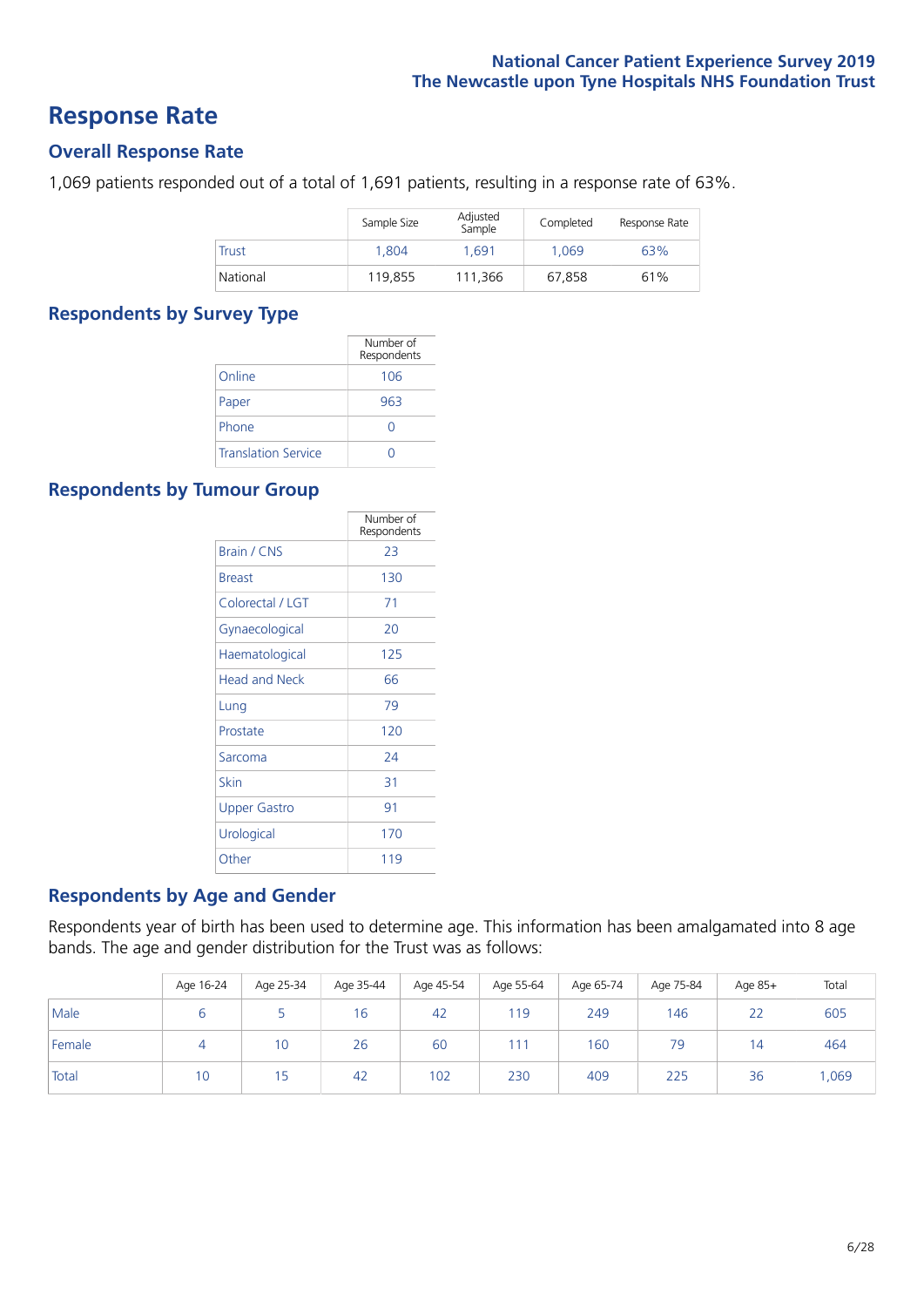# **Expected Range Charts**

| Lower Expected Range<br>Average                                                                                                                                 |       |     | Upper Expected Range |     |     |     | Case Mix Adjusted Score |          |            |                                     |                 |  |
|-----------------------------------------------------------------------------------------------------------------------------------------------------------------|-------|-----|----------------------|-----|-----|-----|-------------------------|----------|------------|-------------------------------------|-----------------|--|
| <b>SEEING YOUR GP</b><br>Q1. Saw GP once or twice before being told they needed to go to<br>hospital<br>Q2. Patient thought they were seen as soon as necessary | 0%    | 10% | 20%                  | 30% | 40% | 50% | 60%                     | 70%      | 80%<br>81% | 88%<br>$\color{black}\blacklozenge$ | 90% 100%        |  |
| <b>DIAGNOSTIC TESTS</b>                                                                                                                                         | 0%    | 10% | 20%                  | 30% | 40% | 50% | 60%                     | 70%      | 80%        |                                     | 90% 100%<br>96% |  |
| Q5. Received all the information needed about the test                                                                                                          |       |     |                      |     |     |     |                         |          |            | 89%                                 |                 |  |
| Q6. The length of time waiting for the test to be done was about<br>right                                                                                       |       |     |                      |     |     |     |                         |          |            |                                     |                 |  |
| Q7. Test results explained in completely understandable way                                                                                                     |       |     |                      |     |     |     |                         |          | 83%        |                                     |                 |  |
| <b>FINDING OUT WHAT WAS WRONG WITH YOU</b>                                                                                                                      | $0\%$ | 10% | 20%                  | 30% | 40% | 50% | 60%                     | 70%      | 80%        |                                     | 90% 100%        |  |
| Q10. Patient told they could bring a family member or friend when<br>first told they had cancer                                                                 |       |     |                      |     |     |     |                         |          | 77%        |                                     |                 |  |
| Q11. Patient felt they were told sensitively that they had cancer                                                                                               |       |     |                      |     |     |     |                         |          |            | 86%                                 |                 |  |
| Q12. Patient completely understood the explanation of what was<br>wrong                                                                                         |       |     |                      |     |     |     |                         |          | 75%        |                                     |                 |  |
| Q13. Patient given easy to understand written information about<br>the type of cancer they had                                                                  |       |     |                      |     |     |     |                         |          | 77%        |                                     |                 |  |
| <b>DECIDING THE BEST TREATMENT FOR YOU</b>                                                                                                                      | 0%    | 10% | 20%                  | 30% | 40% | 50% | 60%                     | 70%      | 80%        |                                     | 90% 100%        |  |
| Q14. Patient felt that treatment options were completely explained                                                                                              |       |     |                      |     |     |     |                         |          |            | 86%                                 |                 |  |
| Q15. Patient felt possible side effects were definitely explained in<br>an understandable wav                                                                   |       |     |                      |     |     |     |                         |          | 77%        |                                     |                 |  |
| Q16. Patient definitely given practical advice and support in dealing<br>with side effects of treatment                                                         |       |     |                      |     |     |     |                         | 69%      |            |                                     |                 |  |
| Q17. Patient definitely told about side effects that could affect<br>them in the future                                                                         |       |     |                      |     |     |     |                         | 65%<br>♦ |            |                                     |                 |  |
| Q18. Patient definitely involved as much as they wanted in<br>decisions about care and treatment                                                                |       |     |                      |     |     |     |                         |          | 83%        |                                     |                 |  |
| <b>CLINICAL NURSE SPECIALIST (CNS)</b>                                                                                                                          | $0\%$ | 10% | 20%                  | 30% | 40% | 50% | 60%                     | 70%      | 80%        |                                     | 90% 100%        |  |
| Q19. Patient given the name of a CNS who would support them<br>through their treatment                                                                          |       |     |                      |     |     |     |                         |          |            | 91%                                 |                 |  |
| Q20. Patient found it very or quite easy to contact their CNS                                                                                                   |       |     |                      |     |     |     |                         |          |            | 88%                                 |                 |  |
| Q21. Patient got understandable answers to important questions<br>all or most of the time                                                                       |       |     |                      |     |     |     |                         |          |            | 90%                                 |                 |  |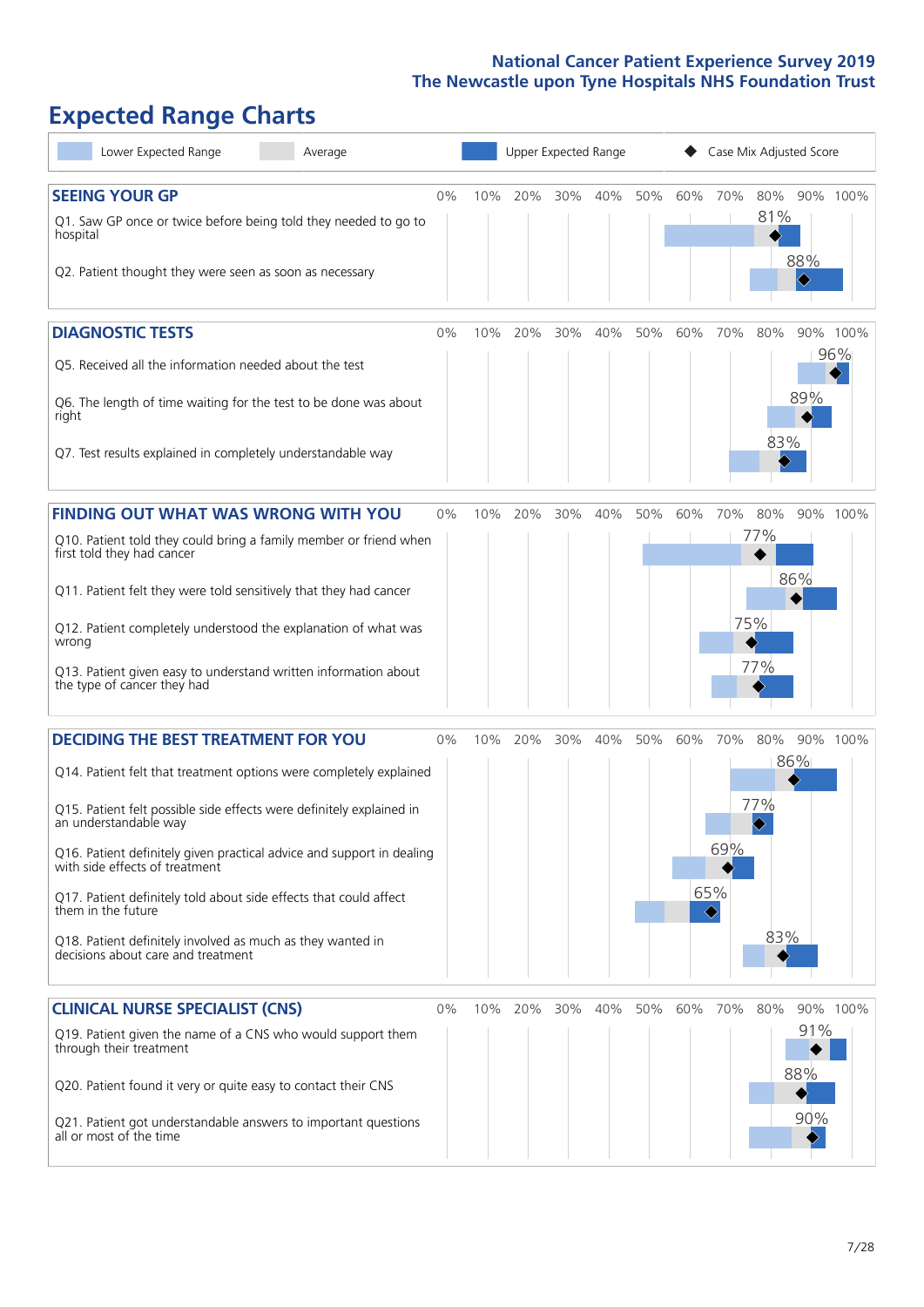# **Expected Range Charts**

| Lower Expected Range<br>Average                                                                                                                                                                                                                                                                                                                                                                                                                                                                                                                                                                                                                                                                                                                                                                                                                                                                                                                                                                                                                                                                                                                                                   |    |     | Upper Expected Range |     |     |     |                                           |            | Case Mix Adjusted Score                                                      |                               |                 |
|-----------------------------------------------------------------------------------------------------------------------------------------------------------------------------------------------------------------------------------------------------------------------------------------------------------------------------------------------------------------------------------------------------------------------------------------------------------------------------------------------------------------------------------------------------------------------------------------------------------------------------------------------------------------------------------------------------------------------------------------------------------------------------------------------------------------------------------------------------------------------------------------------------------------------------------------------------------------------------------------------------------------------------------------------------------------------------------------------------------------------------------------------------------------------------------|----|-----|----------------------|-----|-----|-----|-------------------------------------------|------------|------------------------------------------------------------------------------|-------------------------------|-----------------|
| <b>SUPPORT FOR PEOPLE WITH CANCER</b><br>Q22. Hospital staff gave information about support or self-help<br>groups for people with cancer<br>Q23. Hospital staff discussed or gave information about the impact<br>cancer could have on day to day activities<br>Q24. Hospital staff gave information on getting financial help or<br>possible benefits<br>Q25. Hospital staff told patient they could get free prescriptions                                                                                                                                                                                                                                                                                                                                                                                                                                                                                                                                                                                                                                                                                                                                                     | 0% | 10% | 20%                  | 30% | 40% | 50% | 60%<br>61%                                | 70%        | 80%<br>84%<br>78%                                                            | 88%                           | 90% 100%        |
| <b>OPERATIONS</b><br>Q27. Beforehand, patient had all the information needed about the<br>operation<br>Q28. Afterwards, staff completely explained how operation had<br>gone in understandable way                                                                                                                                                                                                                                                                                                                                                                                                                                                                                                                                                                                                                                                                                                                                                                                                                                                                                                                                                                                | 0% | 10% | 20%                  | 30% | 40% | 50% | 60%                                       | 70%        | 80%<br>80%                                                                   |                               | 90% 100%<br>97% |
| <b>HOSPITAL CARE AS AN INPATIENT</b><br>Q30. Hospital staff didn't talk in front of patient as if patient wasn't<br>there<br>Q31. Patient had confidence and trust in all doctors treating them<br>Q32. Patient's family or someone close definitely felt able to talk to<br>a doctor<br>Q33. Patient had confidence and trust in all the ward nurses<br>treating them<br>Q34. Patient thought there were always or nearly always enough<br>nurses on duty to care for them<br>Q35. All hospital staff asked patient what name they prefer to be<br>called by<br>Q36. Patient always given enough privacy when discussing<br>condition or treatment<br>Q37. Patient definitely found hospital staff to discuss worries or<br>fears during their inpatient visit<br>Q38. Hospital staff definitely did everything they could to help<br>control pain<br>Q39. Patient always felt they were treated with respect and dignity<br>while in hospital<br>Q40. Patient given clear written information about what should or<br>should not do after leaving hospital<br>Q41. Hospital staff told patient who to contact if worried about<br>condition or treatment after leaving hospital | 0% | 10% | 20%                  | 30% | 40% | 50% | 60%<br>59%<br>$\color{blue}\blacklozenge$ | 70%<br>68% | 80%<br>78%<br>$\color{blue}\blacklozenge$<br>78%<br>77%<br>85%<br>82%<br>85% | 88%<br>89%<br>◇<br>91%<br>95% | 90% 100%        |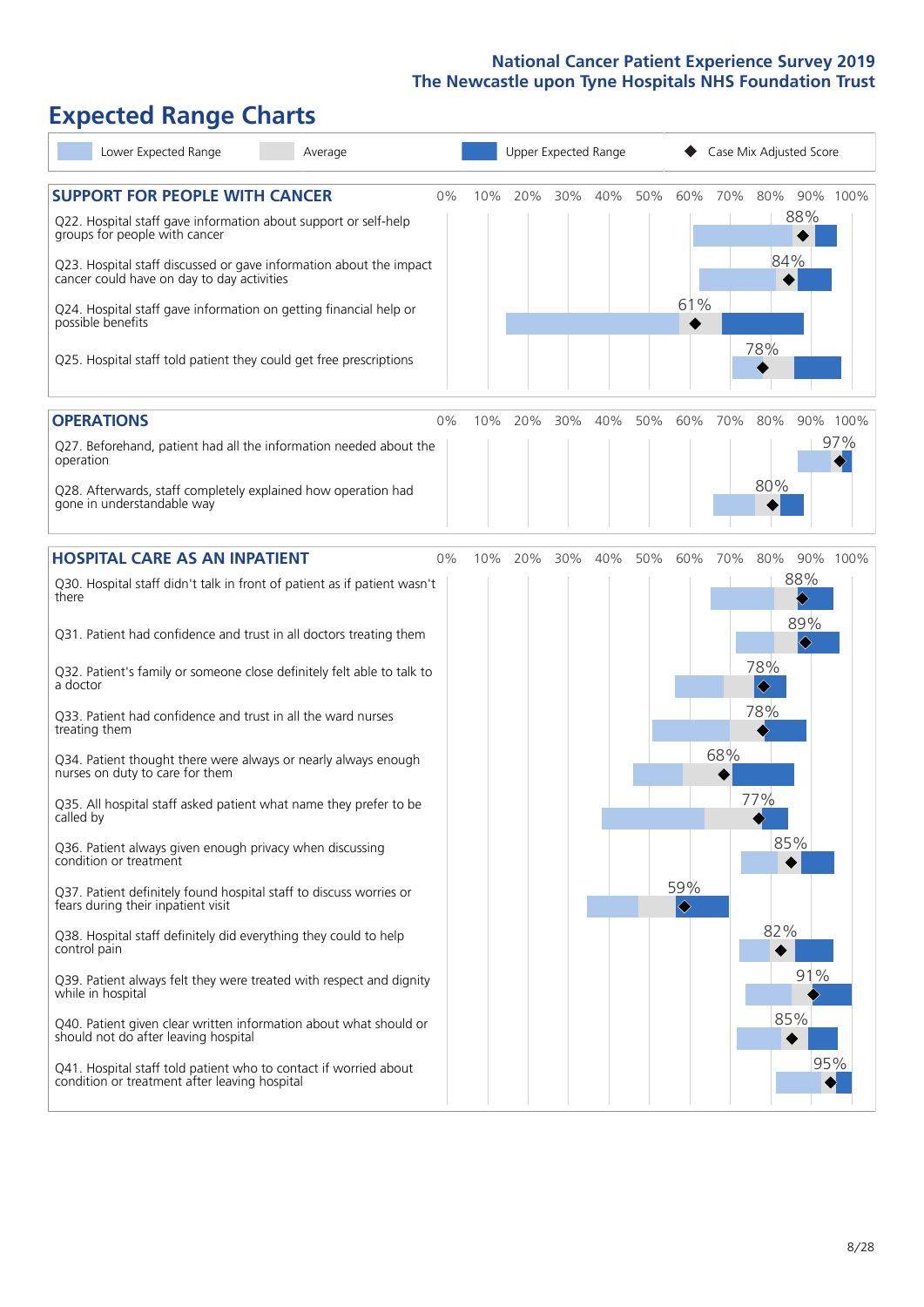# **Expected Range Charts**

| Lower Expected Range<br>Average                                                                                                                                                |       |     |                | Upper Expected Range |     |                                    | Case Mix Adjusted Score |                                     |                |          |          |  |
|--------------------------------------------------------------------------------------------------------------------------------------------------------------------------------|-------|-----|----------------|----------------------|-----|------------------------------------|-------------------------|-------------------------------------|----------------|----------|----------|--|
| <b>HOSPITAL CARE AS A DAY PATIENT / OUTPATIENT 0%</b><br>Q43. Patient definitely found hospital staff to discuss worries or<br>fears during their outpatient or day case visit |       | 10% | 20%            | 30%                  | 40% | 50%                                | 60%                     |                                     | 70% 80%<br>74% |          | 90% 100% |  |
| Q44. Cancer doctor had the right documents at patient's last<br>outpatient appointment                                                                                         |       |     |                |                      |     |                                    |                         |                                     | 84%            |          | 97%      |  |
| Q46. Beforehand patient completely had all information needed<br>about radiotherapy treatment<br>Q47. Patient completely given understandable information about                |       |     |                |                      |     |                                    | 59%                     |                                     |                |          |          |  |
| whether radiotherapy was working                                                                                                                                               |       |     |                |                      |     |                                    |                         |                                     |                |          |          |  |
| Q49. Beforehand patient completely had all information needed<br>about chemotherapy treatment                                                                                  |       |     |                |                      |     |                                    |                         |                                     |                | 89%      |          |  |
| Q50. Patient given enough information about whether<br>chemotherapy was working in a completely understandable way                                                             |       |     |                |                      |     |                                    |                         | 69%                                 |                |          |          |  |
| <b>HOME CARE AND SUPPORT</b>                                                                                                                                                   | 0%    | 10% | 20%            | 30%                  | 40% | 50%                                | 60%                     | 70%                                 | 80%            |          | 90% 100% |  |
| Q51. Hospital staff definitely gave family or someone close all the<br>information needed to help care at home                                                                 |       |     |                |                      |     |                                    |                         | 65%<br>$\color{black} \diamondsuit$ |                |          |          |  |
| Q52. Patient definitely given enough support from health or social<br>services during treatment                                                                                |       |     |                |                      |     |                                    | 59%                     |                                     |                |          |          |  |
| Q53. Patient definitely given enough support from health or social<br>services after treatment                                                                                 |       |     |                |                      |     | 54%<br>$\color{blue}\blacklozenge$ |                         |                                     |                |          |          |  |
| <b>CARE FROM YOUR GENERAL PRACTICE</b>                                                                                                                                         | 0%    | 10% | 20%            | 30%                  | 40% | 50%                                | 60%                     | 70%                                 | 80%            |          | 90% 100% |  |
| Q54. GP given enough information about patient's condition and<br>treatment                                                                                                    |       |     |                |                      |     |                                    |                         |                                     |                |          | 98%      |  |
| Q55. General practice staff definitely did everything they could to<br>support patient during treatment                                                                        |       |     |                |                      |     |                                    | 61%                     |                                     |                |          |          |  |
| <b>YOUR OVERALL NHS CARE</b>                                                                                                                                                   | $0\%$ | 10% | 20%            | 30%                  | 40% | 50%                                | 60%                     | 70%                                 | 80%            |          | 90% 100% |  |
| Q56. Different people treating and caring for patient always work<br>well together to give best possible care                                                                  |       |     |                |                      |     |                                    |                         |                                     | 77%            |          |          |  |
| Q57. Patient given a care plan                                                                                                                                                 |       |     |                | 34%                  |     |                                    |                         |                                     |                |          |          |  |
| Q58. Overall the administration of care was good or very good                                                                                                                  |       |     |                |                      |     |                                    |                         |                                     |                | 92%      |          |  |
| Q59. Patient felt length of time for attending clinics and<br>appointments for cancer was about right                                                                          |       |     |                |                      |     |                                    |                         | 70%                                 |                |          |          |  |
| Q60. Someone discussed with patient whether they would like to<br>take part in cancer research                                                                                 |       |     |                | 34%                  |     |                                    |                         |                                     |                |          |          |  |
|                                                                                                                                                                                | 0     |     | $\overline{2}$ | 3                    | 4   | 5                                  | 6                       | 7                                   | 8              | 9<br>9.0 | 10       |  |
| Q61. Patient's average rating of care scored from very poor to very<br>good                                                                                                    |       |     |                |                      |     |                                    |                         |                                     |                |          |          |  |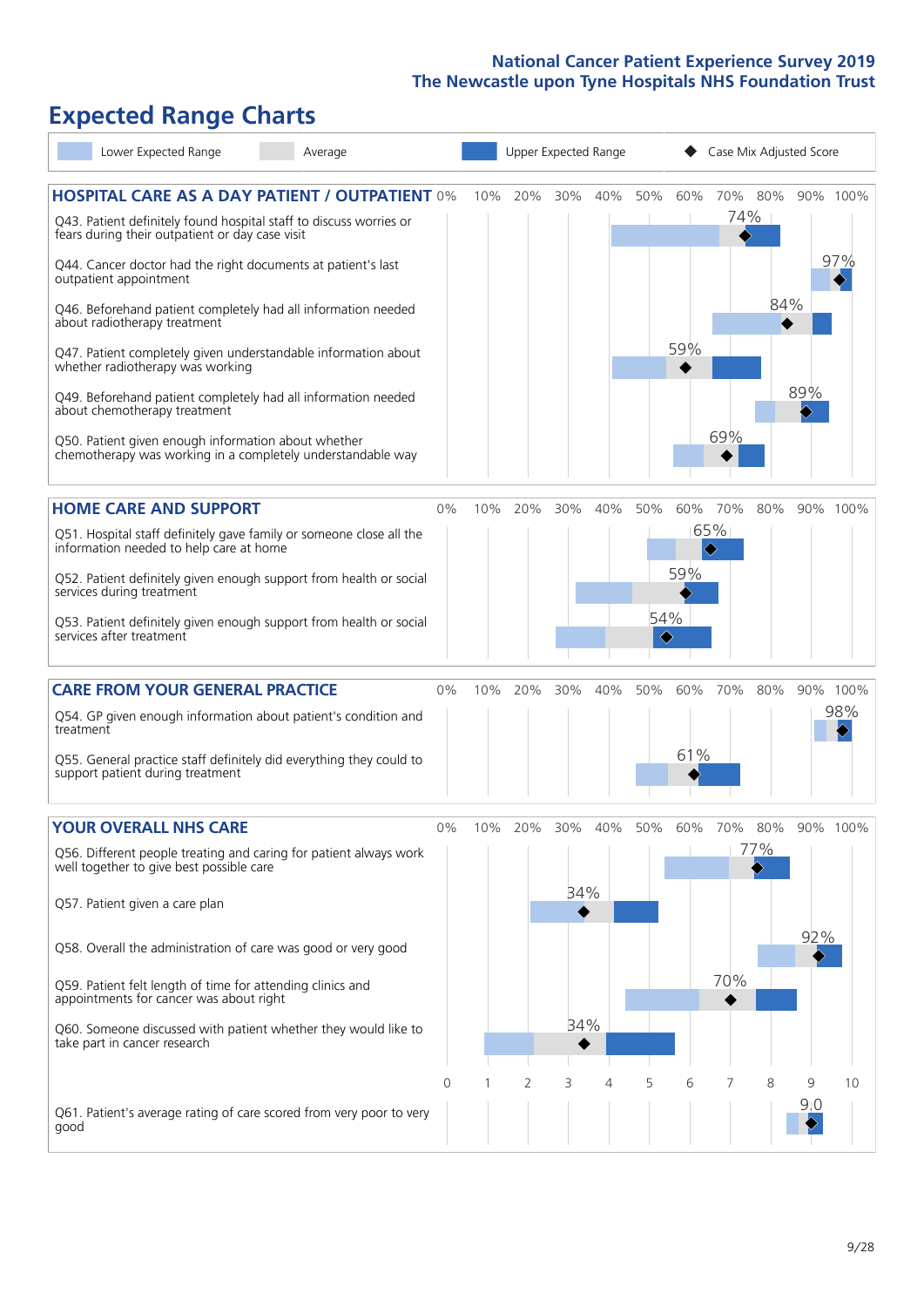# **Comparability Tables**

\* Indicates where a score has been suppressed because there are less than 21 responses.

\*\* No score available for 2018.

 $\triangle$  or  $\nabla$ 

Change 2018-2019: Indicates where 2019 score is significantly higher or lower than 2018 score Change Overall: Indicates significant change overall (2015, 2016, 2017, 2018 and 2019).

Adjusted Score below Lower Expected Range Adjusted Score between Upper and Lower Expected Ranges Adjusted Score above Upper Expected Range

|                                                                             | Case Mix Adjusted Scores<br>Unadjusted Scores |               |            |               |                                                       |         |               |                                     |                |                   |
|-----------------------------------------------------------------------------|-----------------------------------------------|---------------|------------|---------------|-------------------------------------------------------|---------|---------------|-------------------------------------|----------------|-------------------|
|                                                                             | 2018<br>n                                     | 2018<br>Score | 2019<br>n. | 2019<br>Score | $\sim$   Change   Change   $\sim$<br>$2018 -$<br>2019 | Overall | 2019<br>Score | Lower<br>Expected Expected<br>Range | Upper<br>Range | National<br>Score |
| <b>SEEING YOUR GP</b>                                                       |                                               |               |            |               |                                                       |         |               |                                     |                |                   |
| Q1. Saw GP once or twice before being told they needed to go<br>to hospital | 816                                           | 75%           | 752        | 80%           |                                                       |         | 81%           | 76%                                 | 82%            | 79%               |
| Q2. Patient thought they were seen as soon as necessary                     | 1144                                          | 85%           | 1045       | 87%           |                                                       |         | 88%           | 82%                                 | 86%            | 84%               |

| <b>DIAGNOSTIC TESTS</b>                                                   |       |     |     |     |  |     |     |     |     |
|---------------------------------------------------------------------------|-------|-----|-----|-----|--|-----|-----|-----|-----|
| Q5. Received all the information needed about the test                    | $* *$ | **  | 913 | 96% |  | 96% | 94% | 96% | 95% |
| Q6. The length of time waiting for the test to be done was<br>about right | 1012  | 89% | 939 | 88% |  | 89% | 86% | 90% | 88% |
| Q7. Test results explained in completely understandable way               | 1026  | 81% | 934 | 83% |  | 83% | 77% | 82% | 80% |

| <b>FINDING OUT WHAT WAS WRONG WITH YOU</b>                                                      |      |     |      |     |  |            |     |     |     |
|-------------------------------------------------------------------------------------------------|------|-----|------|-----|--|------------|-----|-----|-----|
| Q10. Patient told they could bring a family member or friend<br>when first told they had cancer | 1059 | 77% | 958  | 76% |  | <b>77%</b> | 73% | 81% | 77% |
| Q11. Patient felt they were told sensitively that they had cancer                               | 1144 | 88% | 1057 | 85% |  | 86%        | 84% | 88% | 86% |
| Q12. Patient completely understood the explanation of what<br>was wrong                         | 1161 | 73% | 1062 | 75% |  | 75%        | 71% | 76% | 73% |
| Q13. Patient given easy to understand written information<br>about the type of cancer they had  | 1007 | 79% | 935  | 76% |  | 77%        | 72% | 77% | 74% |

| <b>DECIDING THE BEST TREATMENT FOR YOU</b>                                                              |      |     |      |     |     |     |     |     |
|---------------------------------------------------------------------------------------------------------|------|-----|------|-----|-----|-----|-----|-----|
| Q14. Patient felt that treatment options were completely<br>explained                                   | 1026 | 86% | 962  | 86% | 86% | 81% | 86% | 83% |
| Q15. Patient felt possible side effects were definitely explained<br>in an understandable way           | 1109 | 77% | 1012 | 77% | 77% | 70% | 76% | 73% |
| Q16. Patient definitely given practical advice and support in<br>dealing with side effects of treatment | 1099 | 69% | 1005 | 69% | 69% | 64% | 71% | 67% |
| Q17. Patient definitely told about side effects that could affect<br>them in the future                 | 1027 | 64% | 966  | 66% | 65% | 54% | 60% | 57% |
| Q18. Patient definitely involved as much as they wanted in<br>decisions about care and treatment        | $**$ | **  | 1045 | 83% | 83% | 78% | 84% | 81% |

| <b>CLINICAL NURSE SPECIALIST (CNS)</b>                                                                          |     |     |      |     |  |     |     |     |     |
|-----------------------------------------------------------------------------------------------------------------|-----|-----|------|-----|--|-----|-----|-----|-----|
| Q19. Patient given the name of a CNS who would support them $\vert$ 1101 $\vert$ 91%<br>through their treatment |     |     | 1010 | 90% |  | 91% | 89% | 95% | 92% |
| Q20. Patient found it very or quite easy to contact their CNS                                                   | 872 | 89% | 800  | 88% |  | 88% | 81% | 89% | 85% |
| Q21. Patient got understandable answers to important<br>questions all or most of the time                       | 819 | 89% | 757  | 90% |  | 90% | 85% | 90% | 87% |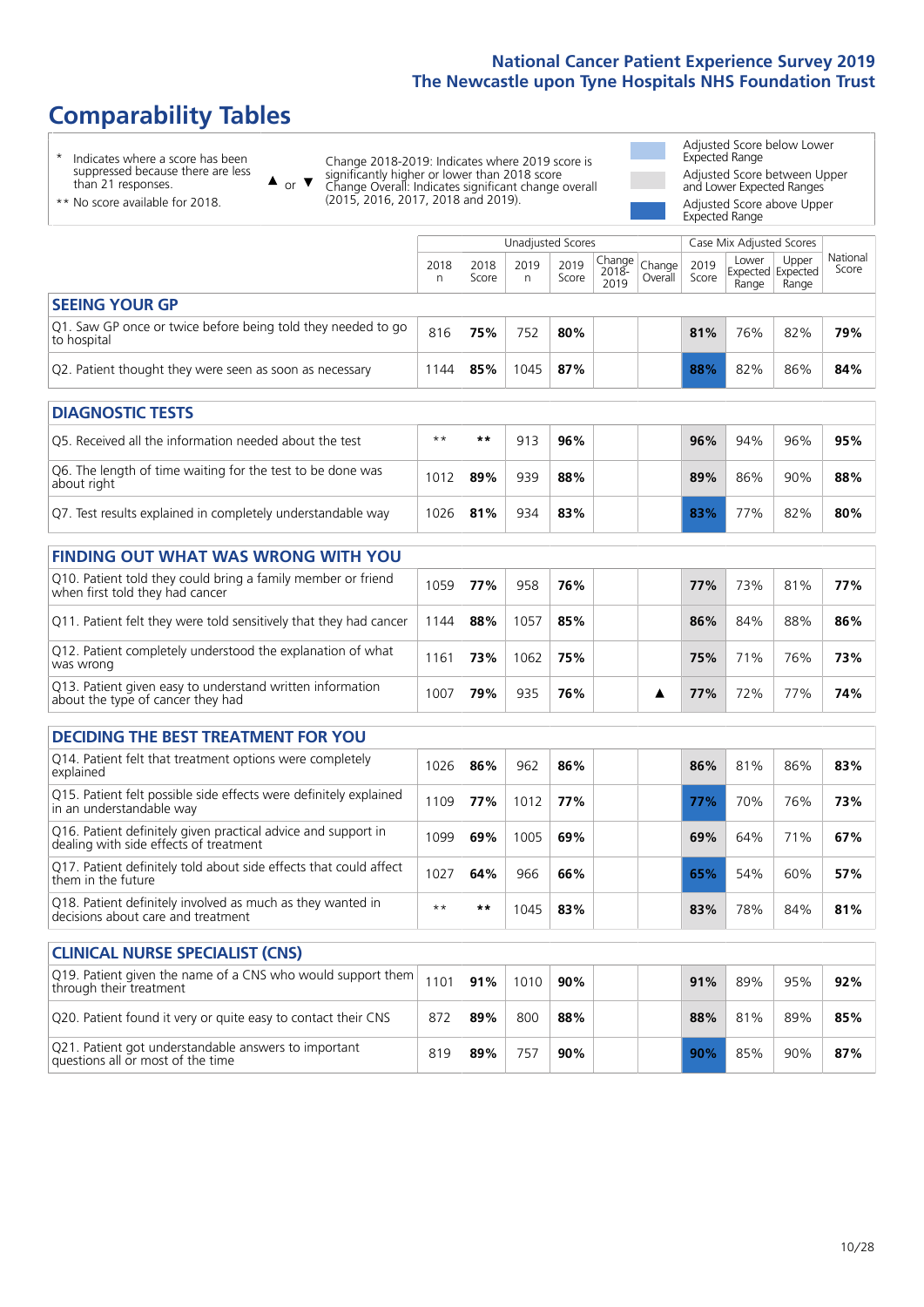# **Comparability Tables**

\* Indicates where a score has been suppressed because there are less than 21 responses.

\*\* No score available for 2018.

 $\triangle$  or  $\nabla$ 

Change 2018-2019: Indicates where 2019 score is significantly higher or lower than 2018 score Change Overall: Indicates significant change overall (2015, 2016, 2017, 2018 and 2019).

Adjusted Score below Lower Expected Range Adjusted Score between Upper and Lower Expected Ranges Adjusted Score above Upper Expected Range

|                                                                                                                   |              |               |            | <b>Unadjusted Scores</b> |                            |                   |               | Case Mix Adjusted Scores            |                |                   |
|-------------------------------------------------------------------------------------------------------------------|--------------|---------------|------------|--------------------------|----------------------------|-------------------|---------------|-------------------------------------|----------------|-------------------|
|                                                                                                                   | 2018<br>n    | 2018<br>Score | 2019<br>n. | 2019<br>Score            | Change<br>$2018 -$<br>2019 | Change<br>Overall | 2019<br>Score | Lower<br>Expected Expected<br>Range | Upper<br>Range | National<br>Score |
| <b>SUPPORT FOR PEOPLE WITH CANCER</b>                                                                             |              |               |            |                          |                            |                   |               |                                     |                |                   |
| Q22. Hospital staff gave information about support or self-help<br>groups for people with cancer                  | 859          | 84%           | 825        | 87%                      |                            | ▲                 | 88%           | 85%                                 | 91%            | 88%               |
| Q23. Hospital staff discussed or gave information about the<br>impact cancer could have on day to day activities  | 768          | 83%           | 731        | 84%                      |                            | ▲                 | 84%           | 81%                                 | 87%            | 84%               |
| Q24. Hospital staff gave information on getting financial help or<br>possible benefits                            | 593          | 54%           | 583        | 61%                      |                            | ▲                 | 61%           | 57%                                 | 68%            | 63%               |
| Q25. Hospital staff told patient they could get free prescriptions                                                | 450          | 74%           | 452        | 77%                      |                            |                   | 78%           | 78%                                 | 86%            | 82%               |
| <b>OPERATIONS</b>                                                                                                 |              |               |            |                          |                            |                   |               |                                     |                |                   |
| Q27. Beforehand, patient had all the information needed about<br>the operation                                    | 721          | 96%           | 636        | 97%                      |                            |                   | 97%           | 95%                                 | 98%            | 96%               |
| Q28. Afterwards, staff completely explained how operation had<br>gone in understandable way                       | 720          | 80%           | 634        | 80%                      |                            |                   | 80%           | 76%                                 | 82%            | 79%               |
| <b>HOSPITAL CARE AS AN INPATIENT</b>                                                                              |              |               |            |                          |                            |                   |               |                                     |                |                   |
| Q30. Hospital staff didn't talk in front of patient as if patient<br>wasn't there                                 | $* *$        | **            | 625        | 87%                      |                            |                   | 88%           | 81%                                 | 87%            | 84%               |
| Q31. Patient had confidence and trust in all doctors treating<br>them                                             | $* *$        | $***$         | 629        | 88%                      |                            |                   | 89%           | 81%                                 | 87%            | 84%               |
| Q32. Patient's family or someone close definitely felt able to talk<br>to a doctor                                | $* *$        | **            | 537        | 78%                      |                            |                   | 78%           | 68%                                 | 76%            | 72%               |
| O33. Patient had confidence and trust in all the ward nurses<br>treating them                                     | $**$         | **            | 627        | 79%                      |                            |                   | 78%           | 70%                                 | 79%            | 74%               |
| Q34. Patient thought there were always or nearly always<br>enough nurses on duty to care for them                 | $**$         | **            | 628        | 68%                      |                            |                   | 68%           | 58%                                 | 71%            | 64%               |
| Q35. All hospital staff asked patient what name they prefer to<br>be called by                                    | $* *$        | **            | 619        | 79%                      |                            |                   | 77%           | 64%                                 | 78%            | 71%               |
| Q36. Patient always given enough privacy when discussing<br>condition or treatment                                | $\star\star$ | **            | 626        | 85%                      |                            |                   | 85%           | 82%                                 | 87%            | 85%               |
| Q37. Patient definitely found hospital staff to discuss worries or<br>fears during their inpatient visit          | $**$         | **            | 439        | 59%                      |                            |                   | 59%           | 47%                                 | 57%            | 52%               |
| Q38. Hospital staff definitely did everything they could to help<br>control pain                                  | $**$         | $***$         | 564        | 82%                      |                            |                   | 82%           | 80%                                 | 86%            | 83%               |
| Q39. Patient always felt they were treated with respect and<br>dignity while in hospital                          | $**$         | **            | 628        | 91%                      |                            |                   | 91%           | 85%                                 | 90%            | 88%               |
| Q40. Patient given clear written information about what should<br>or should not do after leaving hospital         | $**$         | **            | 587        | 84%                      |                            |                   | 85%           | 83%                                 | 89%            | 86%               |
| Q41. Hospital staff told patient who to contact if worried about<br>condition or treatment after leaving hospital | $**$         | **            | 607        | 94%                      |                            |                   | 95%           | 92%                                 | 96%            | 94%               |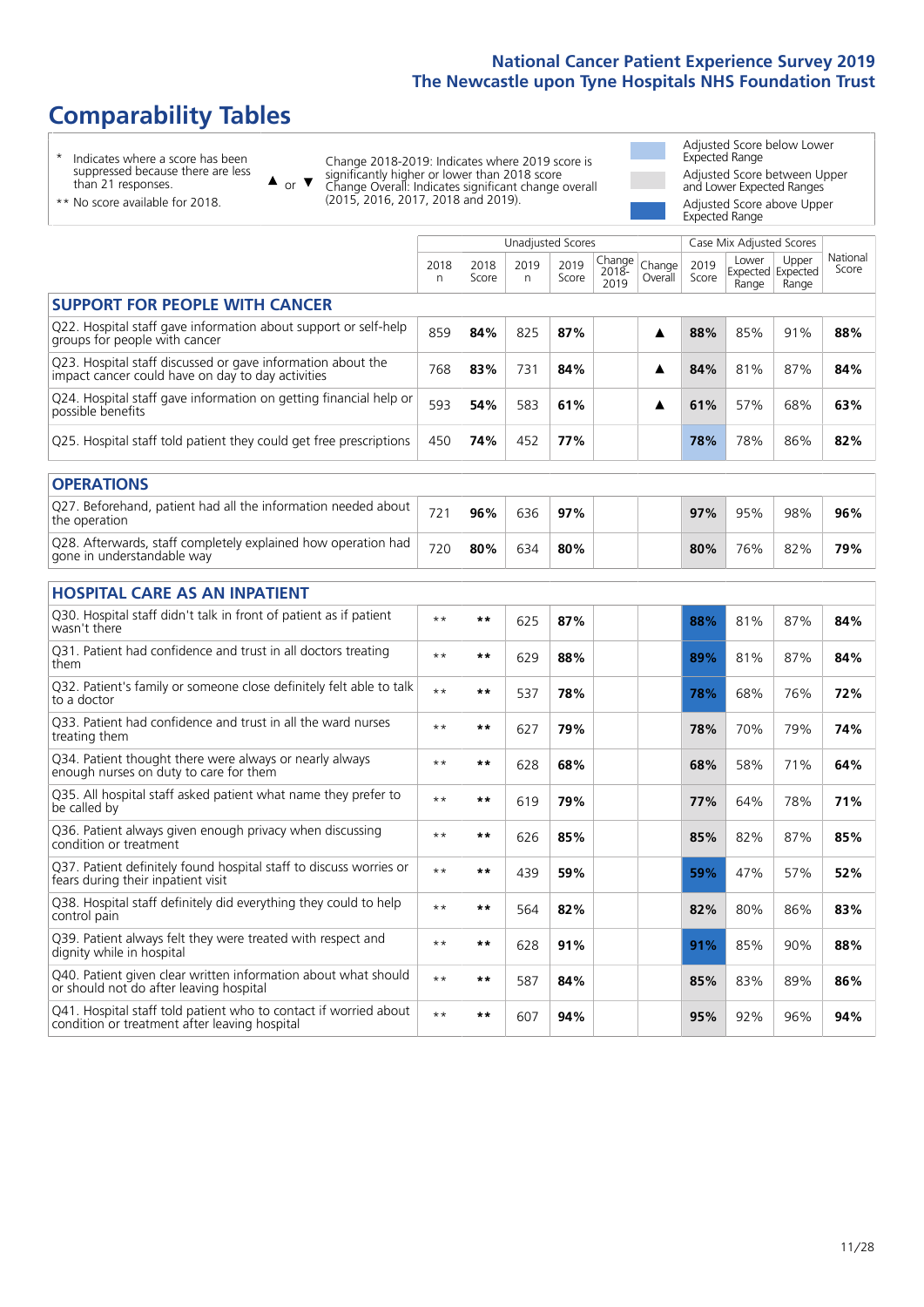# **Comparability Tables**

\* Indicates where a score has been suppressed because there are less than 21 responses.

\*\* No score available for 2018.

 $\triangle$  or  $\nabla$ 

Change 2018-2019: Indicates where 2019 score is significantly higher or lower than 2018 score Change Overall: Indicates significant change overall (2015, 2016, 2017, 2018 and 2019).

Adjusted Score below Lower Expected Range Adjusted Score between Upper and Lower Expected Ranges Adjusted Score above Upper Expected Range

|                                                                                                                       |            |               | Unadjusted Scores |               |                            |                   |               | Case Mix Adjusted Scores            |                |                   |
|-----------------------------------------------------------------------------------------------------------------------|------------|---------------|-------------------|---------------|----------------------------|-------------------|---------------|-------------------------------------|----------------|-------------------|
|                                                                                                                       | 2018<br>n. | 2018<br>Score | 2019<br>n         | 2019<br>Score | Change<br>$2018 -$<br>2019 | Change<br>Overall | 2019<br>Score | Lower<br>Expected Expected<br>Range | Upper<br>Range | National<br>Score |
| HOSPITAL CARE AS A DAY PATIENT / OUTPATIENT                                                                           |            |               |                   |               |                            |                   |               |                                     |                |                   |
| Q43. Patient definitely found hospital staff to discuss worries or<br>fears during their outpatient or day case visit | 835        | 72%           | 764               | 74%           |                            |                   | 74%           | 67%                                 | 74%            | 71%               |
| Q44. Cancer doctor had the right documents at patient's last<br>outpatient appointment                                | 1027       | 97%           | 929               | 97%           |                            |                   | 97%           | 95%                                 | 97%            | 96%               |
| Q46. Beforehand patient completely had all information needed<br>about radiotherapy treatment                         | 326        | 84%           | 307               | 84%           |                            |                   | 84%           | 83%                                 | 90%            | 86%               |
| Q47. Patient completely given understandable information<br>about whether radiotherapy was working                    | 266        | 57%           | 275               | 59%           |                            |                   | 59%           | 54%                                 | 66%            | 60%               |
| Q49. Beforehand patient completely had all information needed<br>about chemotherapy treatment                         | 539        | 84%           | 502               | 89%           | ▲                          |                   | 89%           | 81%                                 | 88%            | 84%               |
| Q50. Patient given enough information about whether<br>chemotherapy was working in a completely understandable way    | 483        | 71%           | 457               | 68%           |                            |                   | 69%           | 63%                                 | 72%            | 68%               |
| <b>HOME CARE AND SUPPORT</b>                                                                                          |            |               |                   |               |                            |                   |               |                                     |                |                   |
| Q51. Hospital staff definitely gave family or someone close all<br>the information needed to help care at home        | 906        | 63%           | 847               | 65%           |                            | ▲                 | 65%           | 56%                                 | 63%            | 60%               |
| Q52. Patient definitely given enough support from health or<br>social services during treatment                       | 601        | 59%           | 549               | 59%           |                            |                   | 59%           | 46%                                 | 59%            | 52%               |
| Q53. Patient definitely given enough support from health or<br>social services after treatment                        | 375        | 53%           | 339               | 55%           |                            |                   | 54%           | 39%                                 | 51%            | 45%               |
| <b>CARE FROM YOUR GENERAL PRACTICE</b>                                                                                |            |               |                   |               |                            |                   |               |                                     |                |                   |
| Q54. GP given enough information about patient's condition<br>and treatment                                           | 1030       | 98%           | 922               | 98%           |                            |                   | 98%           | 94%                                 | 97%            | 95%               |
| Q55. General practice staff definitely did everything they could<br>to support patient during treatment               | 812        | 58%           | 702               | 61%           |                            |                   | 61%           | 55%                                 | 62%            | 58%               |
| <b>YOUR OVERALL NHS CARE</b>                                                                                          |            |               |                   |               |                            |                   |               |                                     |                |                   |
| Q56. Different people treating and caring for patient always<br>work well together to give best possible care         | $* *$      | $***$         | 1022              | 76%           |                            |                   | 77%           | 70%                                 | 76%            | 73%               |
| Q57. Patient given a care plan                                                                                        | 892        | 34%           | 806               | 33%           |                            |                   | 34%           | 34%                                 | 41%            | 38%               |
| Q58. Overall the administration of care was good or very good                                                         | 1155       | 90%           | 1050              | 91%           |                            |                   | 92%           | 86%                                 | 91%            | 89%               |
| Q59. Patient felt length of time for attending clinics and<br>appointments for cancer was about right                 | 1150       | 75%           | 1042              | 71%           |                            |                   | 70%           | 62%                                 | 76%            | 69%               |
| Q60. Someone discussed with patient whether they would like<br>to take part in cancer research                        | 1094       | 28%           | 984               | 33%           |                            |                   | 34%           | 21%                                 | 39%            | 30%               |
| Q61. Patient's average rating of care scored from very poor to<br>very good                                           | 1132       | 9.0           | 1037              | 9.0           |                            | A                 | 9.0           | 8.7                                 | 8.9            | 8.8               |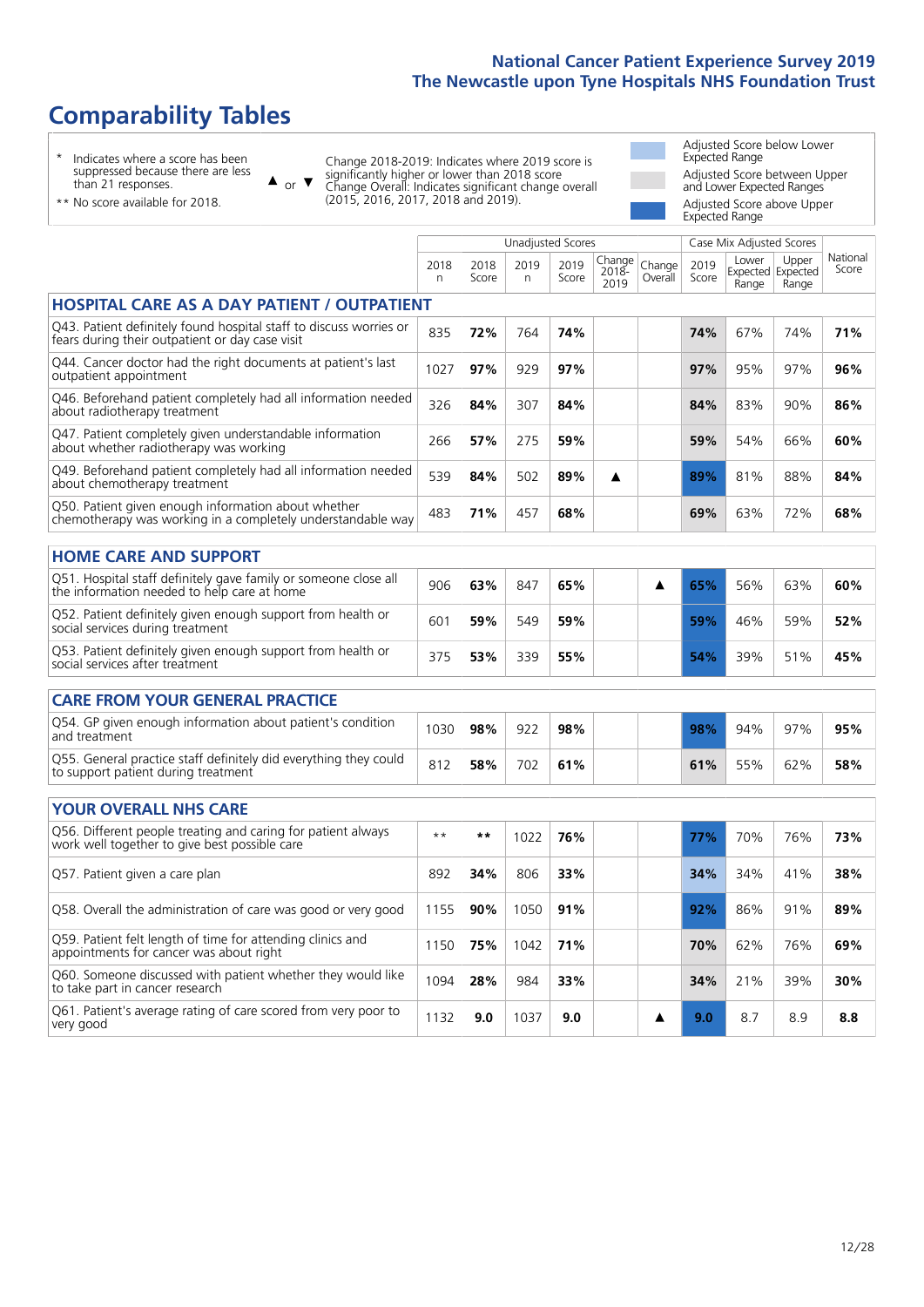# **Tumour Type Tables**

- \* Indicates where a score has been suppressed because there are less than 21 responses.
- n.a. Indicates that there were no respondents for that tumour group.

| <b>SEEING YOUR GP</b>                           |            |         |               |                         |                    |                |                  |      | Tumour Group    |         |      |                 |                                                           |       |                |
|-------------------------------------------------|------------|---------|---------------|-------------------------|--------------------|----------------|------------------|------|-----------------|---------|------|-----------------|-----------------------------------------------------------|-------|----------------|
|                                                 |            | Brain   | <b>Breast</b> | colorectal.<br>LGT<br>Ü | ᠊ᢛ<br>Gynaecologic | Haematological | Head and<br>Neck | Dung | Prostate        | Sarcoma | Skin | Upper<br>Gastro | Urological                                                | Other | All<br>Cancers |
| Q1. Saw GP once or twice before being told they | Trust      | $\star$ |               | 95% 78%                 |                    |                |                  |      | 76% 85% 86% 78% |         |      |                 | 97% 74% 81% 74% 80%                                       |       |                |
| needed to go to hospital                        | National   | 59%     |               | 94% 75% 77%             |                    |                |                  |      |                 |         |      |                 | 67%   79%   71%   82%   71%   90%   74%   83%   74%   79% |       |                |
| Q2. Patient thought they were seen as soon as   | Trust      | $\star$ |               | 90% 87%                 |                    |                |                  |      |                 |         |      |                 | 91% 95% 93% 92% 63% 90% 84% 87% 78% 87%                   |       |                |
| necessary                                       | National I |         |               |                         |                    |                |                  |      |                 |         |      |                 | 79% 89% 83% 81% 82% 81% 84% 86% 69% 85% 79% 85% 79% 84%   |       |                |

#### **DIAGNOSTIC TESTS** Tumour Group

|                                                   |                                                                  | Brain<br>CNS | <b>Breast</b> | Colorectal<br>LGT | Gynaecological | Haematological      | Head and<br>Neck | Lung | Prostate | Sarcoma | Skin | Upper<br>Gastro | rologica | Other                                    | All<br>Cancers |
|---------------------------------------------------|------------------------------------------------------------------|--------------|---------------|-------------------|----------------|---------------------|------------------|------|----------|---------|------|-----------------|----------|------------------------------------------|----------------|
| Q5. Received all the information needed about     | <b>Trust</b>                                                     | 95%          | 96% 95%       |                   |                |                     | 98% 98% 97% 98%  |      |          |         |      | 92% 99%         |          | 94% 95% 96%                              |                |
| the test                                          | National                                                         | 93%          | 95%           | 95%               | 93%            | 95% 93% 95% 95% 93% |                  |      |          |         | 96%  | 95%             |          | 95% 95% 95%                              |                |
| Q6. The length of time waiting for the test to be | Trust                                                            | $\star$      |               | $90\%$ 86%        |                |                     |                  |      |          |         |      |                 |          | 96% 95% 92% 90% 81% 96% 84% 84% 85% 88%  |                |
| done was about right                              | National 84% 91% 88% 86% 89% 88% 87% 87% 81% 87% 84% 87% 86% 88% |              |               |                   |                |                     |                  |      |          |         |      |                 |          |                                          |                |
| Q7. Test results explained in completely          | Trust                                                            | $\star$      |               | 85% 78%           |                |                     |                  |      |          |         |      |                 |          | 87% 90% 85% 81% 81% 100% 81% 77% 80% 83% |                |
| understandable way                                | National 71% 83% 82% 77% 77% 79% 80% 80% 78% 84% 75% 80% 76% 80% |              |               |                   |                |                     |                  |      |          |         |      |                 |          |                                          |                |

| <b>FINDING OUT WHAT WAS WRONG WITH YOU</b>        |              |         |               |                             |                |                   |                  |                                 | <b>Tumour Group</b> |                 |      |                 |            |                                         |                |
|---------------------------------------------------|--------------|---------|---------------|-----------------------------|----------------|-------------------|------------------|---------------------------------|---------------------|-----------------|------|-----------------|------------|-----------------------------------------|----------------|
|                                                   |              | Brain   | <b>Breast</b> | olorectal.<br>LGT<br>$\cup$ | Gynaecological | aematologica<br>Ĩ | Head and<br>Neck | Lung                            | Prostate            | Sarcoma         | Skin | Upper<br>Gastro | Urological | Other                                   | All<br>Cancers |
| Q10. Patient told they could bring a family       | <b>Trust</b> | $\star$ | 84%           | 79%                         |                | 71%               | 79%              |                                 | 82% 80%             | 78%             | 64%  | 76%             | 70%        | 73%                                     | 76%            |
| member or friend when first told they had cancer  | National     | 85%     | 82%           | 82%                         | 71%            | 71%               | 71%              |                                 |                     | 77%   79%   73% | 69%  | 76%             |            | 73% 75%                                 | 77%            |
| Q11. Patient felt they were told sensitively that | Trust        | $\star$ | 92% 80%       |                             |                |                   |                  |                                 |                     |                 |      |                 |            | 84% 88% 83% 81% 79% 87% 88% 85% 83% 85% |                |
| they had cancer                                   | National     | 79%     |               | 89% 87% 82%                 |                |                   |                  |                                 |                     |                 |      |                 |            | 84% 87% 83% 86% 84% 89% 81% 84% 83% 84% | 86%            |
| Q12. Patient completely understood the            | Trust        | $\star$ | 74%           | 80%                         |                |                   |                  | 63% 82% 75% 81% 63% 94%         |                     |                 |      | 72%             | 73% 76%    |                                         | 75%            |
| explanation of what was wrong                     | National     | 66%     | 77%           | 79%                         | 73%            |                   |                  | 60% 78% 76% 79% 67% 80% 70% 77% |                     |                 |      |                 |            |                                         | 70% 73%        |
| Q13. Patient given easy to understand written     | Trust        | $\star$ |               | 83% 66%                     |                | 75%               | 90%              | 72% 80% 52% 93% 67%             |                     |                 |      |                 | 74% 71%    |                                         | 76%            |
| information about the type of cancer they had     | National     | $66\%$  | 78%           | 73%                         | 71%            |                   |                  | 76% 69% 67% 83% 67% 84% 67% 74% |                     |                 |      |                 |            | 65%                                     | 74%            |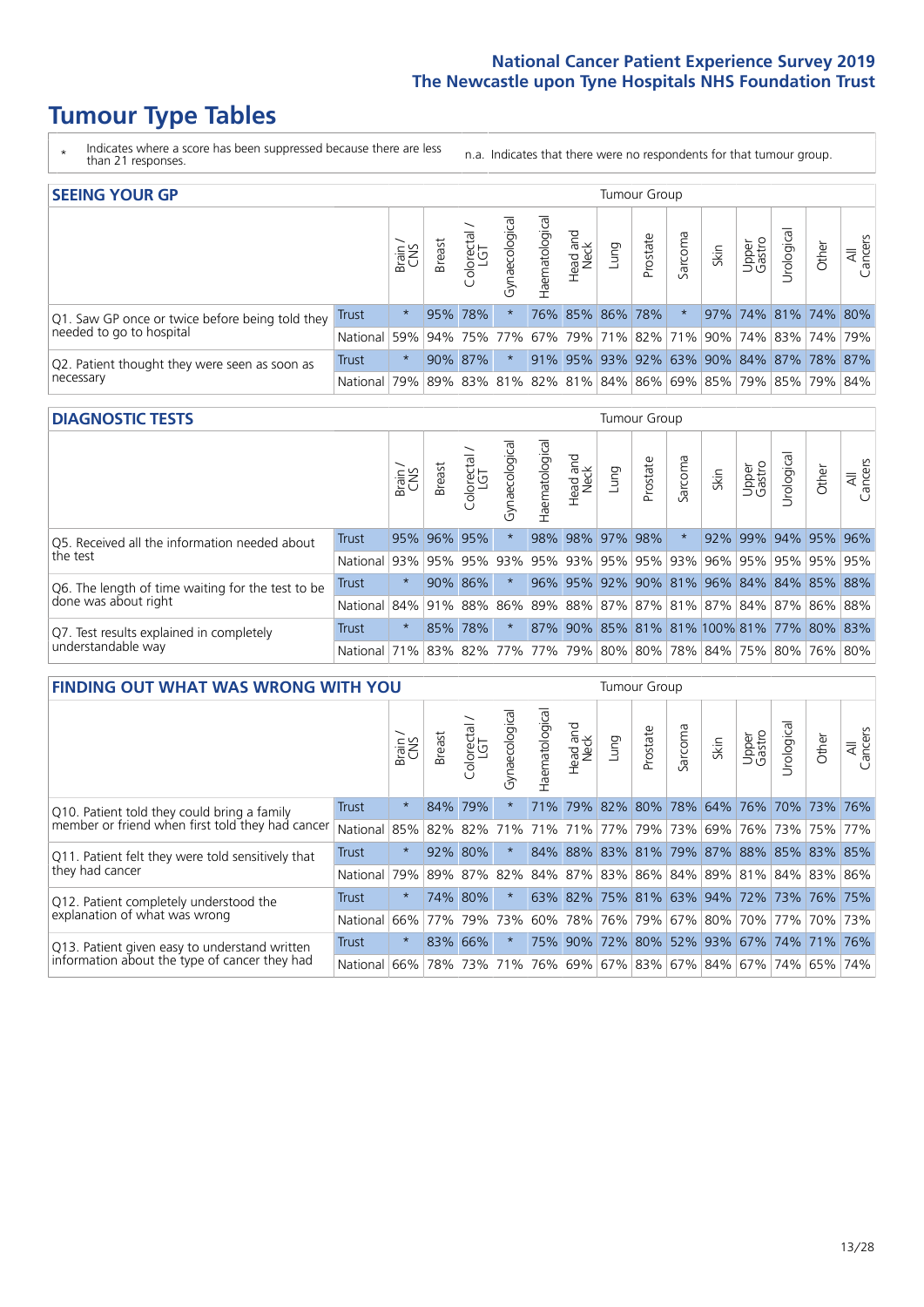# **Tumour Type Tables**

\* Indicates where a score has been suppressed because there are less than 21 responses.

n.a. Indicates that there were no respondents for that tumour group.

| <b>DECIDING THE BEST TREATMENT FOR YOU</b>         |            |         |               |                            |                |                |                        |                     | <b>Tumour Group</b> |                                         |         |                 |                     |             |                |
|----------------------------------------------------|------------|---------|---------------|----------------------------|----------------|----------------|------------------------|---------------------|---------------------|-----------------------------------------|---------|-----------------|---------------------|-------------|----------------|
|                                                    |            | Brain   | <b>Breast</b> | olorectal<br>LGT<br>$\cup$ | Gynaecological | Haematological | ad and<br>Neck<br>Head | Lung                | Prostate            | arcoma<br>vĀ                            | Skin    | Upper<br>Gastro | Jrological          | Other       | All<br>Cancers |
| Q14. Patient felt that treatment options were      | Trust      | 91%     | 89%           | 92%                        | $\star$        |                |                        | 82% 90% 89% 87%     |                     | $\star$                                 | 93%     | 77%             | 85%                 | $ 79\% $    | 86%            |
| completely explained                               | National I | 85%     | 85%           | 85%                        | 85%            |                |                        | 82% 87% 84% 83% 83% |                     |                                         | 89%     |                 | 81% 83%             | 79% 83%     |                |
| Q15. Patient felt possible side effects were       | Trust      | 78%     | 77%           | 83%                        | $\star$        |                |                        | 87% 78% 81% 78%     |                     |                                         | 87%     | 179%            |                     | 69% 70%     | 177%           |
| definitely explained in an understandable way      | National   | 69%     | 74%           | 76%                        | 75%            | 69%            | 73%                    |                     | 74% 73%             | 73%                                     | 77%     | 72%             | 71%                 | 70% 73%     |                |
| Q16. Patient definitely given practical advice and | Trust      |         | 86% 71% 69%   |                            | $\star$        |                |                        | 75% 80% 75% 63%     |                     | 大                                       | 77%     |                 | 73% 62% 66% 69%     |             |                |
| support in dealing with side effects of treatment  | National   | 63%     | 70%           | 70%                        | 69%            |                |                        | 65% 70% 69% 65%     |                     | 66%                                     | 71%     |                 | 66% 63% 64% 67%     |             |                |
| Q17. Patient definitely told about side effects    | Trust      |         | 77% 66% 70%   |                            | $\star$        |                |                        | 67% 71% 70% 71%     |                     | $\ast$                                  |         |                 | 75% 66% 62% 60% 66% |             |                |
| that could affect them in the future               | National   | 62%     | 57%           | 59%                        | 56%            |                |                        | 51% 64% 56% 66%     |                     |                                         | 54% 66% |                 | 53% 56% 52%         |             | 57%            |
| Q18. Patient definitely involved as much as they   | Trust      | $\star$ |               | 83% 84%                    | $\star$        |                |                        |                     |                     | 81% 91% 86% 84% 83% 86% 81% 77% 83% 83% |         |                 |                     |             |                |
| wanted in decisions about care and treatment       | National   | 79%     |               |                            |                |                |                        |                     |                     | 81% 83% 81% 80% 81% 81% 84% 81% 87% 79% |         |                 |                     | 79% 78% 81% |                |

#### **CLINICAL NURSE SPECIALIST (CNS)** Tumour Group

|                                             |          | Brain   | <b>Breast</b>   | olorectal<br>LGT<br>$\cup$ | aecologica<br>Ğ | $\overline{\sigma}$<br>Ü<br>aematologi | Head and<br>Neck | Lung            | Prostate | Sarcoma | Skin    | Upper<br>Gastro             | $\sigma$<br>rologica | Other                                               | All<br>ancers<br>$\cup$ |
|---------------------------------------------|----------|---------|-----------------|----------------------------|-----------------|----------------------------------------|------------------|-----------------|----------|---------|---------|-----------------------------|----------------------|-----------------------------------------------------|-------------------------|
| Q19. Patient given the name of a CNS who    | Trust    | $\star$ |                 | 96% 88%                    |                 |                                        |                  |                 |          |         |         | 90% 95% 95% 90% 83% 89% 87% |                      | 88% 88%                                             | $190\%$                 |
| would support them through their treatment  | National |         | 95% 95% 92% 95% |                            |                 |                                        |                  |                 |          |         |         |                             |                      | 92% 91% 94% 91% 91% 91% 93% 85% 89%                 | 92%                     |
| Q20. Patient found it very or quite easy to | Trust    |         | 91% 82% 96%     |                            |                 |                                        |                  | 92% 93% 97% 85% |          | $\star$ | $\star$ |                             |                      | 91% 77% 88% 88%                                     |                         |
| contact their CNS                           | National |         | 86% 84% 88% 85% |                            |                 |                                        |                  |                 |          |         |         | 87% 86% 86% 80% 86% 90% 85% |                      | 83% 83%                                             | 85%                     |
| Q21. Patient got understandable answers to  | Trust    | $\star$ |                 | 86% 93%                    |                 |                                        |                  | 97% 96% 90% 90% |          | $\ast$  |         |                             |                      | 95% 82% 87%                                         | 90%                     |
| important questions all or most of the time | National |         | 82% 87% 89% 86% |                            |                 |                                        |                  |                 |          |         |         |                             |                      | 89%   88%   86%   87%   87%   93%   86%   87%   86% | 87%                     |

| <b>SUPPORT FOR PEOPLE WITH CANCER</b>                                                             |              |         |               |            |                |                |                         |                 | Tumour Group |                  |         |                 |           |                 |                |
|---------------------------------------------------------------------------------------------------|--------------|---------|---------------|------------|----------------|----------------|-------------------------|-----------------|--------------|------------------|---------|-----------------|-----------|-----------------|----------------|
|                                                                                                   |              | Brain   | <b>Breast</b> | Colorectal | Gynaecological | Haematological | ead and<br>Neck<br>Head | <b>Lung</b>     | Prostate     | arcoma<br>$\sim$ | Skin    | Upper<br>Gastro | Jrologica | Other           | All<br>Cancers |
| Q22. Hospital staff gave information about<br>support or self-help groups for people with         | <b>Trust</b> |         | 100% 89%      | 85%        | $\star$        | 91%            | 96%                     | 88% 87%         |              | $^\star$         |         | 90%             |           | 76% 86% 87%     |                |
| cancer                                                                                            | National     | 92%     | 92%           | 88%        | 87%            | 86%            | 88%                     | 87% 91%         |              | 86%              | 90%     | 88%             | 81%       | 83%             | 88%            |
| Q23. Hospital staff discussed or gave information<br>about the impact cancer could have on day to | Trust        | $\star$ | 81%           | 87%        | $\star$        |                | 96% 92%                 | 87% 85%         |              | $^\star$         |         |                 | 86% 71%   | 82% 84%         |                |
| day activities                                                                                    | National     | 84%     |               | 86% 85%    | 82%            | 84%            |                         | 84% 83%         | 88%          | 81%              | 86%     | 83%             |           | 78% 79%         | 84%            |
| Q24. Hospital staff gave information on getting                                                   | Trust        | $\star$ |               | 57% 54%    | $\star$        |                |                         | 65% 83% 75% 43% |              | $\star$          | $\star$ |                 |           | 73% 31% 66% 61% |                |
| financial help or possible benefits                                                               | National     | 78%     |               | 68% 61%    | 66%            |                |                         | 61% 67% 72% 55% |              | 64%              | 60%     | 64%             | 47%       | 59%             | 63%            |
| Q25. Hospital staff told patient they could get                                                   | Trust        | $\star$ | 70%           | 77%        | $\star$        |                | 87% 97%                 |                 | 94% 73%      | $\star$          | $\star$ | 84%             | 60% 67%   |                 | 77%            |
| free prescriptions                                                                                | National     | 82%     | 81%           | 83%        | 79%            |                |                         | 87% 84% 86% 80% |              | 78%              | 71%     | 84%             |           | 73% 81%         | 82%            |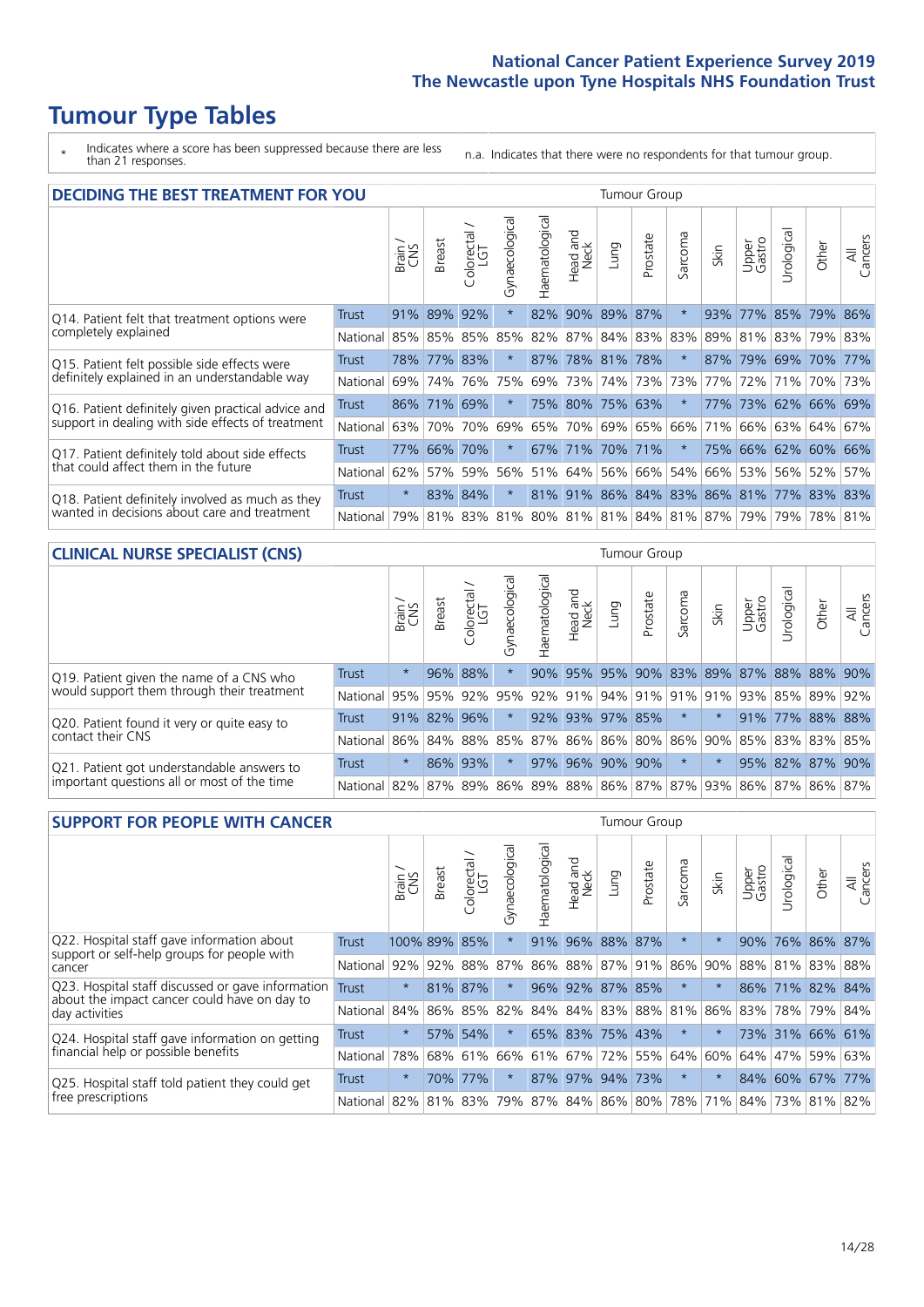# **Tumour Type Tables**

- \* Indicates where a score has been suppressed because there are less than 21 responses.
- n.a. Indicates that there were no respondents for that tumour group.

| <b>OPERATIONS</b>                                                                           | Tumour Group |            |               |                   |                |                |                  |      |          |         |                                                                 |                       |                                  |       |                |
|---------------------------------------------------------------------------------------------|--------------|------------|---------------|-------------------|----------------|----------------|------------------|------|----------|---------|-----------------------------------------------------------------|-----------------------|----------------------------------|-------|----------------|
|                                                                                             |              | Brain      | <b>Breast</b> | Colorectal<br>LGT | Gynaecological | Haematological | Head and<br>Neck | Lung | Prostate | Sarcoma | Skin                                                            | Upper<br>Gastro       | $\overline{\sigma}$<br>Irologica | Other | All<br>Cancers |
| Q27. Beforehand, patient had all the information                                            | Trust        | $^\star$   |               | 98% 90%           |                |                | 100%100% 97% 97% |      |          |         |                                                                 | 100%100% 94% 98% 97%  |                                  |       |                |
| needed about the operation                                                                  | National     | 96%        |               | 97% 96%           |                |                |                  |      |          |         | 96% 94% 96% 95% 97% 95% 96%                                     | 96%   95%   95%   96% |                                  |       |                |
| Q28. Afterwards, staff completely explained how<br>operation had gone in understandable way | <b>Trust</b> | $\star$    |               | 80% 90%           |                |                | 82% 87% 84% 81%  |      |          |         |                                                                 | 78% 82% 72% 72% 80%   |                                  |       |                |
|                                                                                             | National l   | <b>76%</b> |               | 79% 83%           |                |                |                  |      |          |         | 79%   78%   79%   79%   78%   80%   82%   79%   76%   77%   79% |                       |                                  |       |                |

#### **HOSPITAL CARE AS AN INPATIENT** Tumour Group

|                                                                                                   |              | Brain   | Breast  | Colorectal /<br>LGT | Gynaecological | Haematological | Head and<br>Neck | Lung            | Prostate            | Sarcoma             | Skin                    | Upper<br>Gastro | Urological  | Other           | All<br>Cancers |
|---------------------------------------------------------------------------------------------------|--------------|---------|---------|---------------------|----------------|----------------|------------------|-----------------|---------------------|---------------------|-------------------------|-----------------|-------------|-----------------|----------------|
| Q30. Hospital staff didn't talk in front of patient                                               | Trust        | $\star$ |         | 91% 89%             | $\star$        |                |                  |                 | 89% 88% 83% 89% 81% |                     | $\ast$                  |                 |             | 94% 83% 88% 87% |                |
| as if patient wasn't there                                                                        | National     | 81%     | 86%     | 81%                 | 83%            | 84%            |                  | 83% 81%         | 88%                 | 86%                 | 86%                     |                 | 81% 83%     | 82%             | 84%            |
| 031. Patient had confidence and trust in all<br>doctors treating them                             | Trust        | $\star$ | 91% 85% |                     | $\star$        |                |                  |                 | 88% 86% 85% 92% 81% |                     |                         | 94%             |             | 89% 89% 88%     |                |
|                                                                                                   | National     | 82%     | 83% 85% |                     | 83%            |                |                  |                 |                     | 82% 87% 83% 89% 86% | 85%                     |                 | 81% 85%     | 80% 84%         |                |
| Q32. Patient's family or someone close definitely                                                 | <b>Trust</b> | $\star$ | 75%     | 68%                 |                |                |                  | 78% 88% 86% 77% |                     | $\star$             | $\star$                 |                 |             | 83% 67% 83% 78% |                |
| felt able to talk to a doctor                                                                     | National     | 67%     | 72%     | 73%                 | 72%            | 74%            |                  | 75% 74%         | 72%                 | 71%                 | 74%                     |                 | 73% 71%     | 69%             | 72%            |
| Q33. Patient had confidence and trust in all the                                                  | <b>Trust</b> | $\star$ |         | 70% 83%             | $\star$        |                |                  |                 | 86% 84% 85% 83%     | 57%                 | $\ast$                  |                 |             | 81% 72% 75% 79% |                |
| ward nurses treating them                                                                         | National     | 72%     | 73%     | 72%                 | 71%            |                | 77% 75%          | 77%             | 79%                 | 74%                 | 75%                     | 73%             | 77%         | 69%             | 74%            |
| Q34. Patient thought there were always or nearly<br>always enough nurses on duty to care for them | <b>Trust</b> | $\star$ |         | 55% 77%             | $\star$        |                | 65% 80% 63%      |                 | 78%                 | 67%                 | $\star$                 | 73%             |             | 61% 64% 68%     |                |
|                                                                                                   | National     | 68%     | 64%     | 62%                 | 63%            | 63%            | 65%              | 68%             | 72%                 | 65%                 | 70%                     | 65%             | 66%         | 60%             | 64%            |
| Q35. All hospital staff asked patient what name                                                   | Trust        | $\star$ | 65% 83% |                     |                |                |                  |                 | 75% 90% 80% 74% 81% |                     |                         |                 |             | 92% 74% 76% 79% |                |
| they prefer to be called by                                                                       | National     | 68%     | 62%     | 74%                 | 65%            | 72%            | 71%              | 76%             | 72%                 | 74%                 | 70%                     | 78%             | 76%         | 69%             | 71%            |
| Q36. Patient always given enough privacy when                                                     | Trust        | $\star$ | 91% 75% |                     | $\star$        |                |                  | 88% 94% 78%     | 90%                 | 90%                 | $\star$                 | 91%             |             | 78% 84% 85%     |                |
| discussing condition or treatment                                                                 | National     | 78%     |         | 84% 85%             | 81%            |                |                  | 86% 87% 84%     | 88%                 | 84%                 | 84%                     |                 | 84% 85%     | 82% 85%         |                |
| Q37. Patient definitely found hospital staff to                                                   | <b>Trust</b> | $\star$ | 65%     | 59%                 | $\star$        |                | 72% 74%          | 54%             | 58%                 | $\star$             | $\star$                 |                 |             | 61% 42% 60%     | 59%            |
| discuss worries or fears during their inpatient visit                                             | National     | 45%     |         | 51% 55%             | 51%            |                |                  | 56% 52% 49% 53% |                     |                     | 54% 51%                 |                 | 53% 49%     | 46% 52%         |                |
| Q38. Hospital staff definitely did everything they                                                | Trust        | $\star$ | 83% 79% |                     | $\star$        |                |                  | 82% 89% 85% 86% |                     | $\star$             | $\ast$                  | 88%             |             | 73% 81% 82%     |                |
| could to help control pain                                                                        | National     | 85%     | 83%     | 84%                 | 82%            | 82%            | 80%              | 84%             | 85%                 | 83%                 | 85%                     | 82%             | 81%         | 82%             | 83%            |
| Q39. Patient always felt they were treated with                                                   | Trust        | $\star$ | 91% 88% |                     | $\star$        | 89%            |                  |                 | 96% 91% 90% 76%     |                     |                         |                 |             | 97% 90% 94% 91% |                |
| respect and dignity while in hospital                                                             | National 85% |         | 87% 87% |                     | 85%            |                |                  |                 | 89% 87% 88% 91% 89% |                     | 89%                     |                 |             | 88% 90% 86% 88% |                |
| Q40. Patient given clear written information<br>about what should or should not do after leaving  | Trust        | $\star$ | 90% 84% |                     | $\star$        |                |                  | 81% 89% 85%     | 90%                 | $\star$             | $\star$                 | 90%             |             | 77% 87% 84%     |                |
| hospital                                                                                          | National     | 80%     | 89%     | 86%                 | 86%            |                |                  | 83% 87% 82%     | 91%                 | 85%                 | 90%                     |                 | 82% 87%     | 83%             | 86%            |
| Q41. Hospital staff told patient who to contact<br>if worried about condition or treatment after  | <b>Trust</b> | $\star$ | 97%     | 89%                 | $\star$        |                |                  | 98% 96% 92%     | 95%                 | 95%                 | $\star$                 |                 | 94% 91% 97% |                 | 94%            |
| leaving hospital                                                                                  | National 94% |         |         | 95% 95% 93%         |                |                |                  |                 |                     |                     | 96% 93% 92% 96% 94% 95% |                 |             | 92% 92% 93% 94% |                |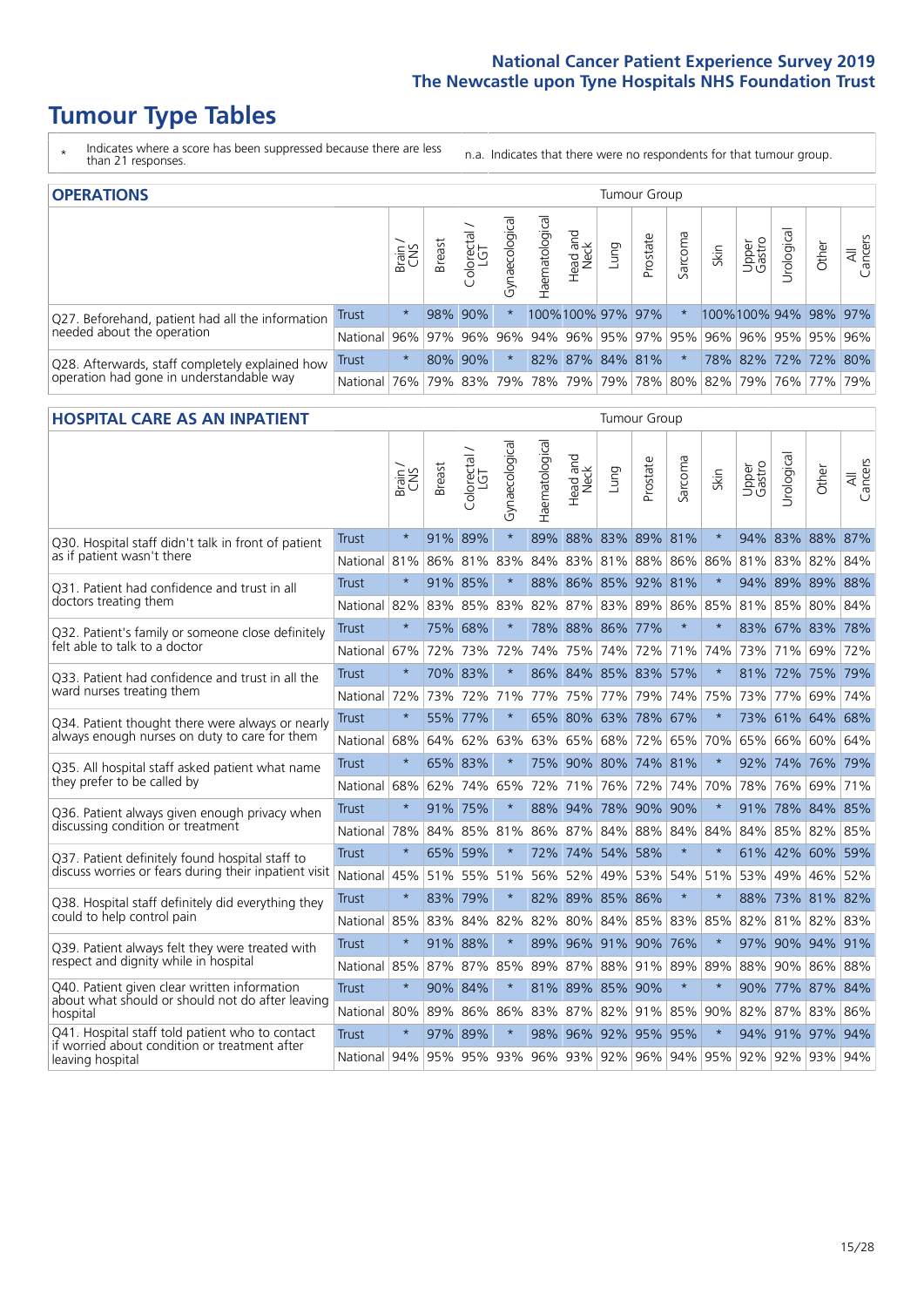# **Tumour Type Tables**

\* Indicates where a score has been suppressed because there are less than 21 responses.

n.a. Indicates that there were no respondents for that tumour group.

| <b>HOSPITAL CARE AS A DAY PATIENT / OUTPATIENT</b>                                                                       |              |         |               |                              |                |                       |                     |             |          | <b>Tumour Group</b>      |         |                 |            |                 |                |  |  |  |
|--------------------------------------------------------------------------------------------------------------------------|--------------|---------|---------------|------------------------------|----------------|-----------------------|---------------------|-------------|----------|--------------------------|---------|-----------------|------------|-----------------|----------------|--|--|--|
|                                                                                                                          |              | Brain   | <b>Breast</b> | ー<br>olorectal /<br>LGT<br>Ũ | Gynaecological | <b>Haematological</b> | and<br>Neck<br>Head | Lung        | Prostate | arcoma<br>$\overline{ }$ | Skin    | Upper<br>Gastro | Jrological | Other           | All<br>Cancers |  |  |  |
| Q43. Patient definitely found hospital staff to<br>discuss worries or fears during their outpatient or<br>day case visit | <b>Trust</b> | $\star$ | 71%           | 84%                          | $\star$        | 79%                   | 81% 81%             |             | 75%      | $\ast$                   | 74%     | 74%             | 62%        | 171%            | 74%            |  |  |  |
|                                                                                                                          | National     | 66%     | 68%           | 73%                          | 70%            | 73%                   | 72%                 | 70%         | 74%      | 72%                      | 72%     | 71%             | 67%        | 68% 71%         |                |  |  |  |
| Q44. Cancer doctor had the right documents at<br>patient's last outpatient appointment                                   | Trust        | $\star$ | 98%           | 96%                          |                | 99%                   | 98%                 | 94%         | 97%      | 100% 97%                 |         | 95%             |            | 95% 97%         | 97%            |  |  |  |
|                                                                                                                          | National     | 94%     | 96%           | 96%                          | 96%            | 97%                   | 96%                 | 96% 96%     |          | 96%                      | 96%     | 94%             | 96%        | 95%             | 96%            |  |  |  |
| Q46. Beforehand patient completely had                                                                                   | Trust        | $\star$ | 81%           |                              |                | 77%                   |                     | 94% 90%     | 93%      | $\star$                  |         | $\star$         | 76%        | 79%             | 84%            |  |  |  |
| all information needed about radiotherapy<br>treatment                                                                   | National     | 91%     | 88%           | 83%                          | 88%            | 84%                   |                     | 86% 86% 88% |          | 88%                      | 84%     | 86%             | 83%        | 84%             | 86%            |  |  |  |
| Q47. Patient completely given understandable<br>information about whether radiotherapy was                               | <b>Trust</b> | $\star$ | 55%           | $\star$                      | $\star$        | $\star$               |                     | 70% 61% 41% |          | $\star$                  | $\star$ | $\star$         | 62%        | 58%             | 59%            |  |  |  |
| working                                                                                                                  | National     | 56%     | 60%           | 57%                          | 61%            | 62%                   | 63%                 | 59%         | 60%      | 67%                      | 57%     | 52%             | 59%        | 59%             | 60%            |  |  |  |
| Q49. Beforehand patient completely had all                                                                               | <b>Trust</b> | $\star$ | 85%           | 93%                          | $\star$        | 95%                   | $\star$             |             | 91% 96%  | $\star$                  |         |                 |            | 81% 81% 89% 89% |                |  |  |  |
| information needed about chemotherapy<br>treatment                                                                       | National     | 80%     | 82%           | 86%                          | 87%            | 85%                   | 79%                 |             | 84% 86%  | 86%                      | 90%     |                 |            | 84% 85% 85%     | 84%            |  |  |  |
| Q50. Patient given enough information about<br>whether chemotherapy was working in a<br>completely understandable way    | <b>Trust</b> | $\star$ | 55%           | 65%                          | $\star$        | 80%                   | $\star$             | 77%         | 56%      | $^\star$                 | $\ast$  | 62%             |            | 66% 73%         | 68%            |  |  |  |
|                                                                                                                          | National     | 54%     | 62%           | 64%                          | 68%            | 75%                   | 57%                 | 67%         | 66%      | 71%                      | 79%     | 61%             |            | 68% 69%         | 68%            |  |  |  |
|                                                                                                                          |              |         |               |                              |                |                       |                     |             |          |                          |         |                 |            |                 |                |  |  |  |

| <b>HOME CARE AND SUPPORT</b>                                                                    | <b>Tumour Group</b> |         |               |            |                                     |                |                         |      |          |                 |      |                 |                 |         |                |
|-------------------------------------------------------------------------------------------------|---------------------|---------|---------------|------------|-------------------------------------|----------------|-------------------------|------|----------|-----------------|------|-----------------|-----------------|---------|----------------|
|                                                                                                 |                     | Brain   | <b>Breast</b> | Colorectal | $\overline{\sigma}$<br>Gynaecologic | Haematological | ad and<br>Neck<br>Head  | Lung | Prostate | Sarcoma         | Skin | Upper<br>Gastro | Jrologica       | Other   | All<br>Cancers |
| Q51. Hospital staff definitely gave family or<br>someone close all the information needed to    | <b>Trust</b>        | $\star$ | 63% 75%       |            |                                     |                | 73% 83% 72% 63% 64%     |      |          |                 |      |                 | 66% 54% 60% 65% |         |                |
| help care at home                                                                               | National            | 58%     | 58%           | 63%        | 57%                                 |                | 62% 67% 59% 61% 62% 65% |      |          |                 |      | 60%             |                 | 59% 55% | 60%            |
| Q52. Patient definitely given enough support<br>from health or social services during treatment | <b>Trust</b>        | $\star$ | 56%           | 78%        | $\star$                             |                | 61% 59% 69% 51%         |      |          | $\star$         |      |                 | 71% 41% 56%     |         | 59%            |
|                                                                                                 | National            | 42%     | 52%           | 60%        | 45%                                 | 51%            | 59%                     | 50%  |          | 48%   53%   57% |      | 54%             |                 | 48% 51% | 52%            |
| Q53. Patient definitely given enough support<br>from health or social services after treatment  | Trust               | $\star$ | 53% 65%       |            |                                     |                | 57% 70%                 |      | 59% 52%  | $\ast$          |      |                 | 73% 30% 46% 55% |         |                |
|                                                                                                 | National            | 39%     |               | 41% 53%    | 39%                                 |                | 43% 56% 40%             |      | 46%      | 48%             | 59%  | 47%             |                 | 44% 44% | 45%            |

| <b>CARE FROM YOUR GENERAL PRACTICE</b>                       |              |               |               |                   |                |                | <b>Tumour Group</b> |                                         |          |         |      |                 |                 |       |                |
|--------------------------------------------------------------|--------------|---------------|---------------|-------------------|----------------|----------------|---------------------|-----------------------------------------|----------|---------|------|-----------------|-----------------|-------|----------------|
|                                                              |              | Brain.<br>CNS | <b>Breast</b> | Colorectal<br>LGT | Gynaecological | Haematological | Head and<br>Neck    | Lung                                    | Prostate | Sarcoma | Skin | Upper<br>Gastro | Urologica       | Other | All<br>Cancers |
| Q54. GP given enough information about                       | <b>Trust</b> |               | 100%100%97%   |                   |                |                |                     | 99% 97% 100% 98%                        |          |         | 96%  | 97% 95% 97% 98% |                 |       |                |
| patient's condition and treatment                            | National     | 91%           |               |                   | 96% 95% 95%    |                |                     | 96% 94% 94% 96% 94% 96% 93% 93% 94% 95% |          |         |      |                 |                 |       |                |
| Q55. General practice staff definitely did                   | Trust        | $\star$       | 48% 71%       |                   |                |                |                     | 65% 69% 67% 69%                         |          | $\star$ |      |                 | 63% 56% 52% 61% |       |                |
| everything they could to support patient during<br>treatment |              | National 55%  |               | 58% 59%           |                |                |                     | 56% 56% 59% 56% 64% 56% 65% 59% 59% 55% |          |         |      |                 |                 |       | 58%            |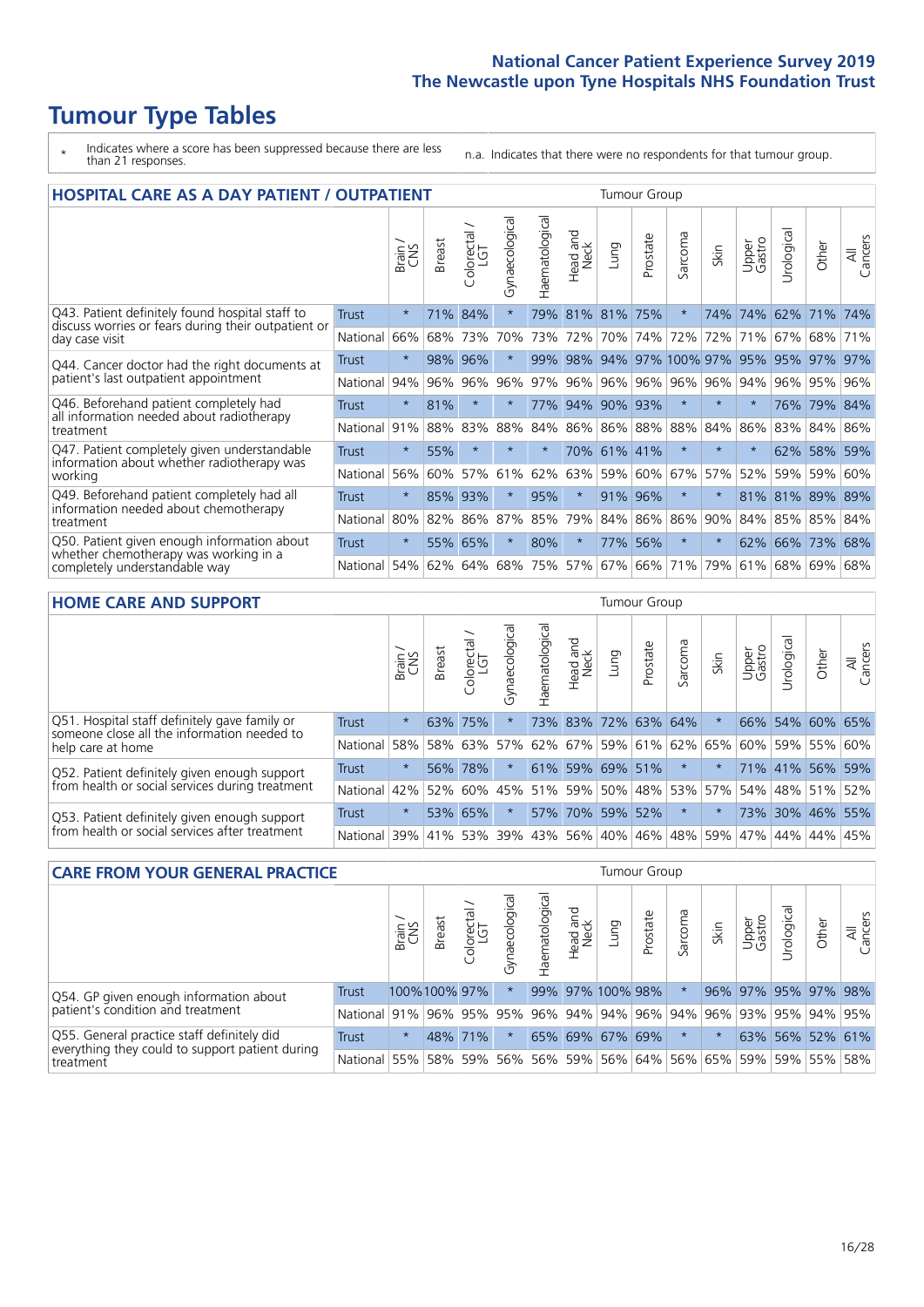# **Tumour Type Tables**

\* Indicates where a score has been suppressed because there are less than 21 responses.

n.a. Indicates that there were no respondents for that tumour group.

| <b>YOUR OVERALL NHS CARE</b>                                                                                     |              |         |               |                            |                |                       |                                |      | <b>Tumour Group</b> |          |         |                 |            |         |                |  |  |  |
|------------------------------------------------------------------------------------------------------------------|--------------|---------|---------------|----------------------------|----------------|-----------------------|--------------------------------|------|---------------------|----------|---------|-----------------|------------|---------|----------------|--|--|--|
|                                                                                                                  |              | Brain   | <b>Breast</b> | ╮<br>olorectal<br>LGT<br>Ū | Gynaecological | <b>Haematological</b> | <b>Bad and</b><br>Neck<br>Head | Lung | Prostate            | Sarcoma  | Skin    | Upper<br>Gastro | Urological | Other   | All<br>Cancers |  |  |  |
| Q56. Different people treating and caring for<br>patient always work well together to give best<br>possible care | Trust        | $\star$ | 72%           | 81%                        | $\star$        | 82%                   | 87%                            | 74%  | 77%                 | 54%      | 83%     | 79%             | 75%        | 72%     | 76%            |  |  |  |
|                                                                                                                  | National     | 60%     | 73%           | 73%                        | 69%            | 75%                   | 73%                            | 73%  | 75%                 | 70%      | 79%     | 69%             | 74%        | 68%     | 73%            |  |  |  |
| Q57. Patient given a care plan                                                                                   | Trust        | $\star$ | 28%           | 38%                        | $\star$        |                       | 38% 46%                        |      | 38% 27%             | $^\star$ | 48%     | 37%             | 29%        | 27%     | 33%            |  |  |  |
|                                                                                                                  | National     | 36%     | 41%           | 40%                        | 34%            | 36%                   | 39%                            | 36%  | 40%                 | 34%      | 44%     | 36%             |            | 33% 31% | 38%            |  |  |  |
| Q58. Overall the administration of care was good                                                                 | <b>Trust</b> | $\star$ | 95%           | 96%                        | $\star$        | 96%                   | 97%                            | 96%  | 85%                 | 83%      | 90%     | 89%             | 89%        | 89%     | 91%            |  |  |  |
| or very good                                                                                                     | National     | 85%     | 90%           | 88%                        | 87%            | 91%                   | 90%                            | 90%  | 88%                 | 88%      | 90%     | 86%             | 85%        | 87%     | 89%            |  |  |  |
| Q59. Patient felt length of time for attending                                                                   | Trust        | $\star$ | 60%           | 73%                        |                | $68\%$                | 85%                            | 70%  | 82%                 |          | 54% 61% | 82%             | 73%        | 59%     | 71%            |  |  |  |
| clinics and appointments for cancer was about<br>right                                                           | National     | 58%     | 68%           | 73%                        | 66%            | 66%                   | 71%                            |      | 71% 76%             | 68%      | 73%     | 66%             |            | 75% 64% | 69%            |  |  |  |
| Q60. Someone discussed with patient whether                                                                      | Trust        | $\star$ | 32%           | 29%                        | $\star$        |                       | 43% 42%                        |      | 39% 33%             | 23%      | 7%      | 38%             | 19%        | 45%     | 33%            |  |  |  |
| they would like to take part in cancer research                                                                  | National     | 42%     | 30%           | 32%                        | 31%            | 33%                   | 21%                            | 34%  | 31%                 | 36%      | 20%     | 36%             | 21%        | 32%     | 30%            |  |  |  |
| Q61. Patient's average rating of care scored from<br>very poor to very good                                      | Trust        | $\star$ | 9.1           | 9.0                        | $\star$        | 9.2                   | 9.4                            | 8.9  | 9.0                 | 8.6      | 9.2     | 9.0             | 8.8        | 8.7     | 9.0            |  |  |  |
|                                                                                                                  | National     | 8.6     | 8.9           | 8.8                        | 8.7            | 8.9                   | 8.8                            | 8.8  | 8.8                 | 8.8      | 8.9     | 8.7             | 8.7        | 8.7     | 8.8            |  |  |  |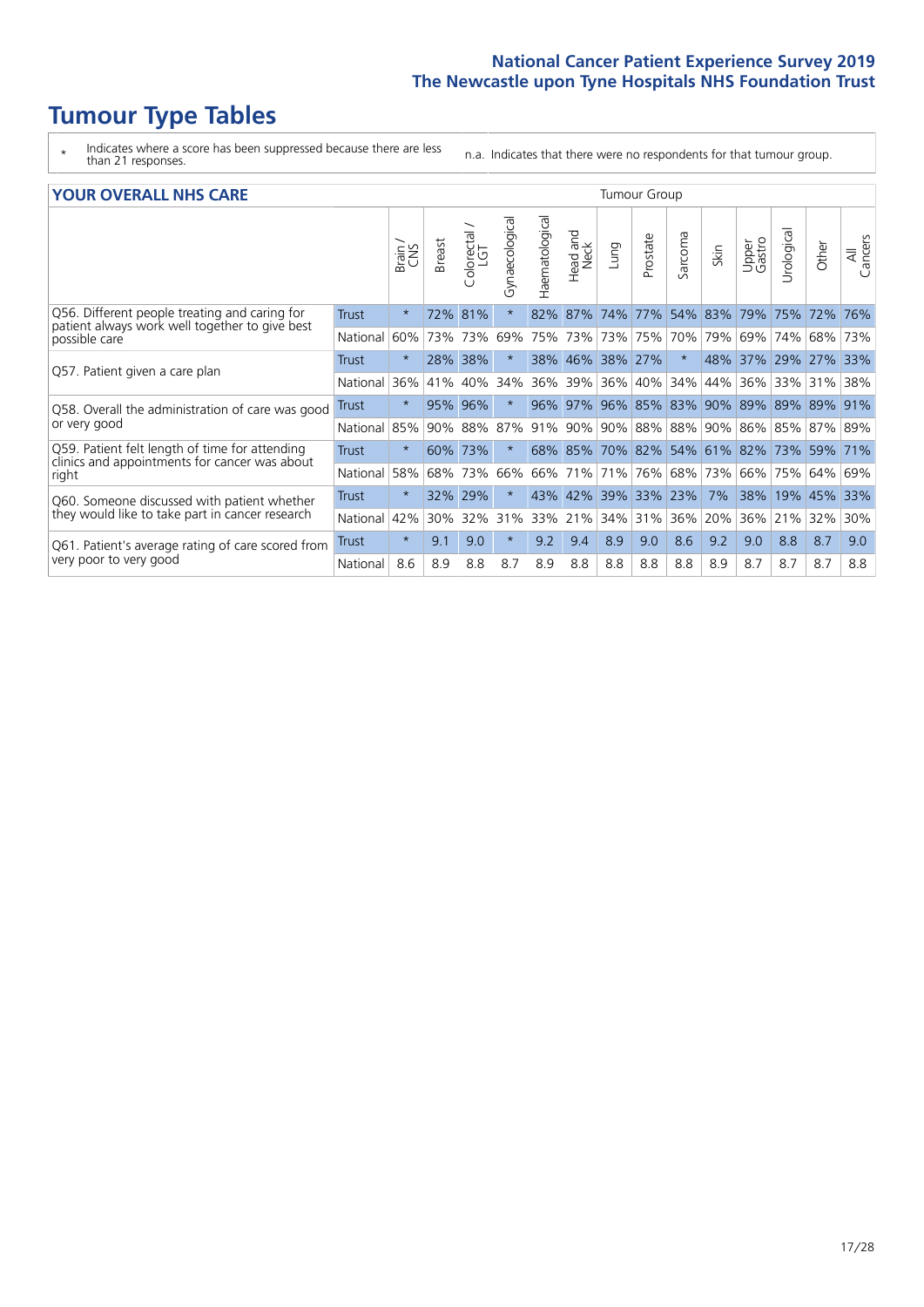# **Year on Year Charts**





#### **DIAGNOSTIC TESTS**





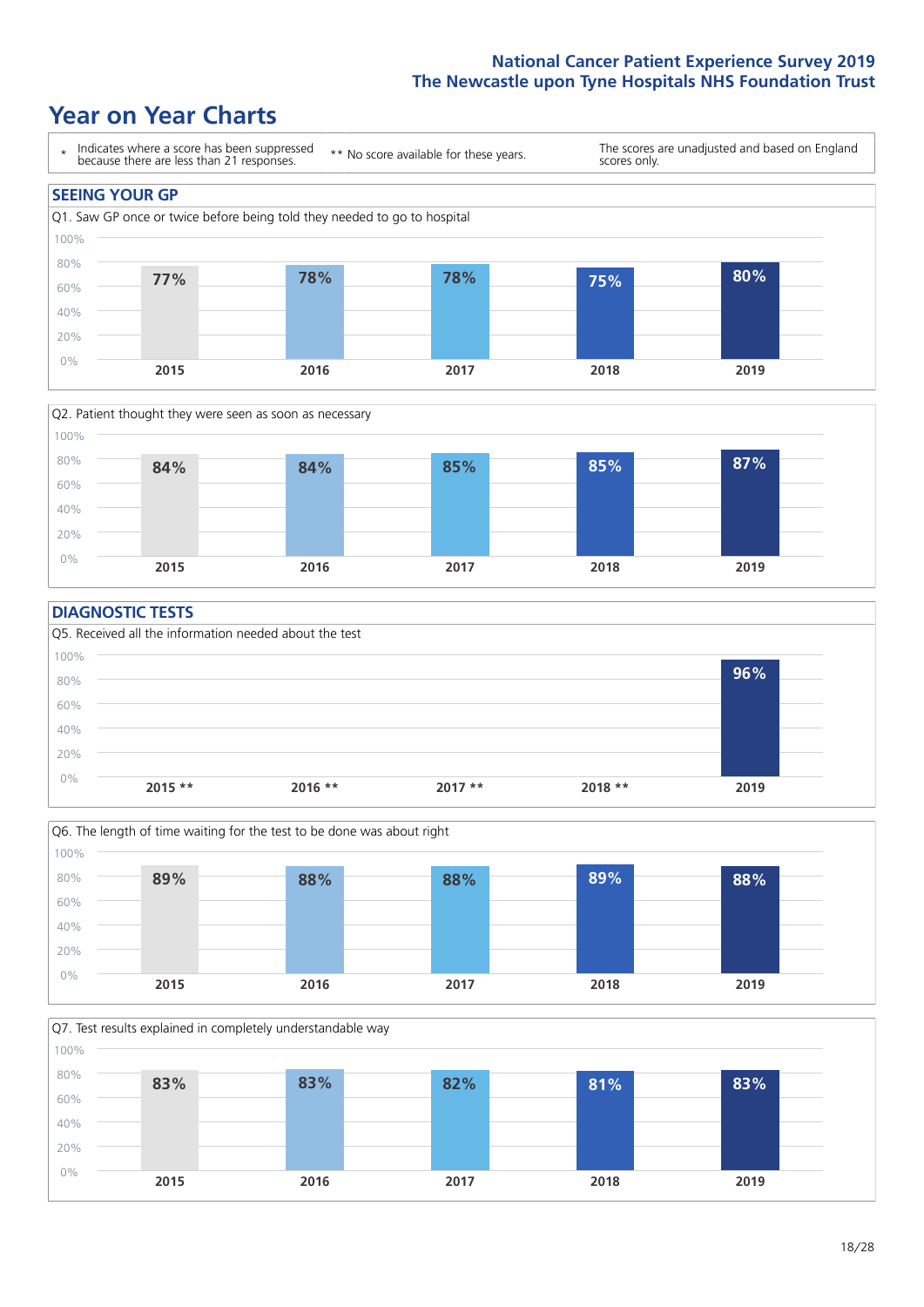







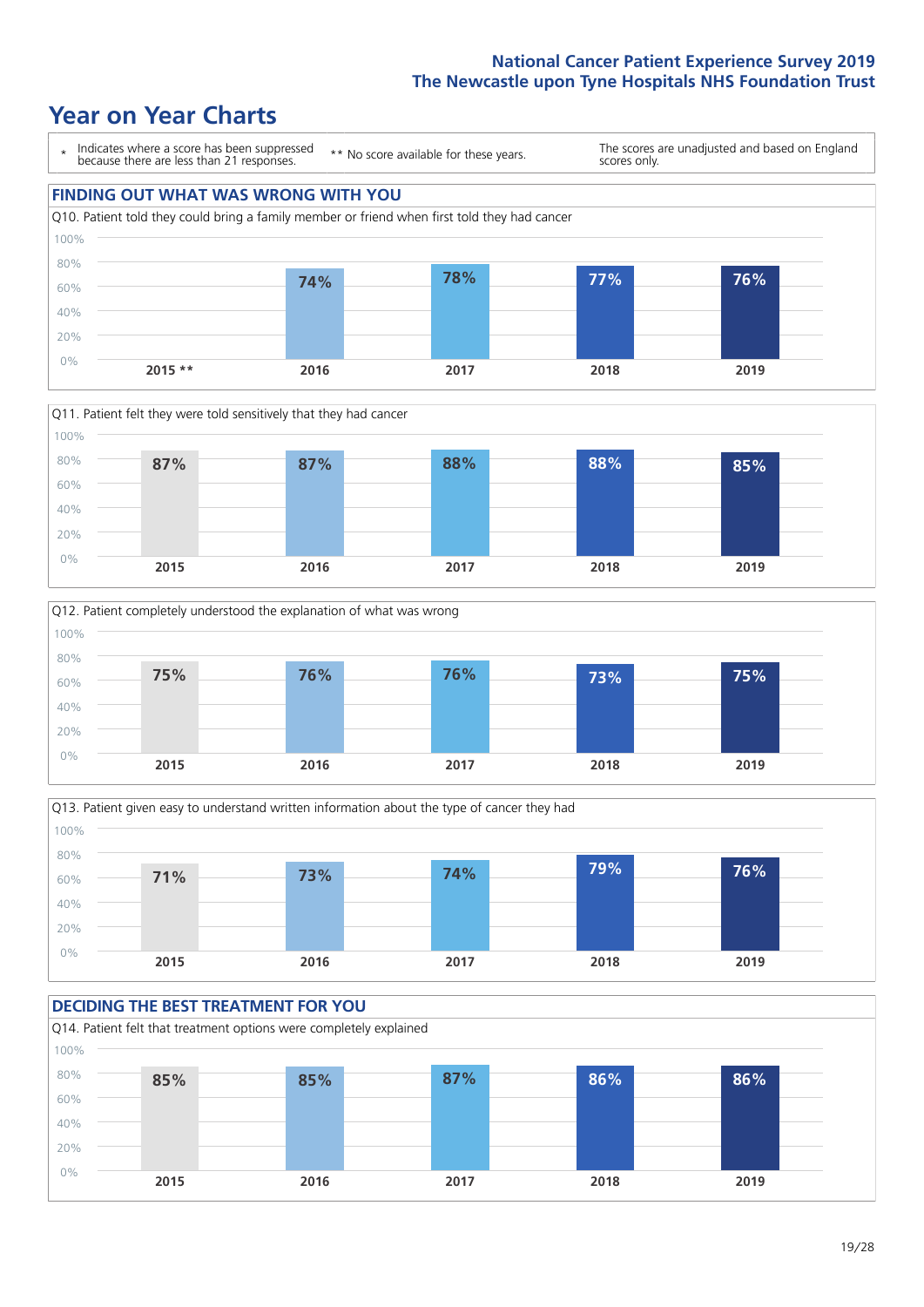





Q18. Patient definitely involved as much as they wanted in decisions about care and treatment  $0%$ 20% 40% 60% 80% 100% **2015 \*\* 2016 \*\* 2017 \*\* 2018 \*\* 2019 83%**

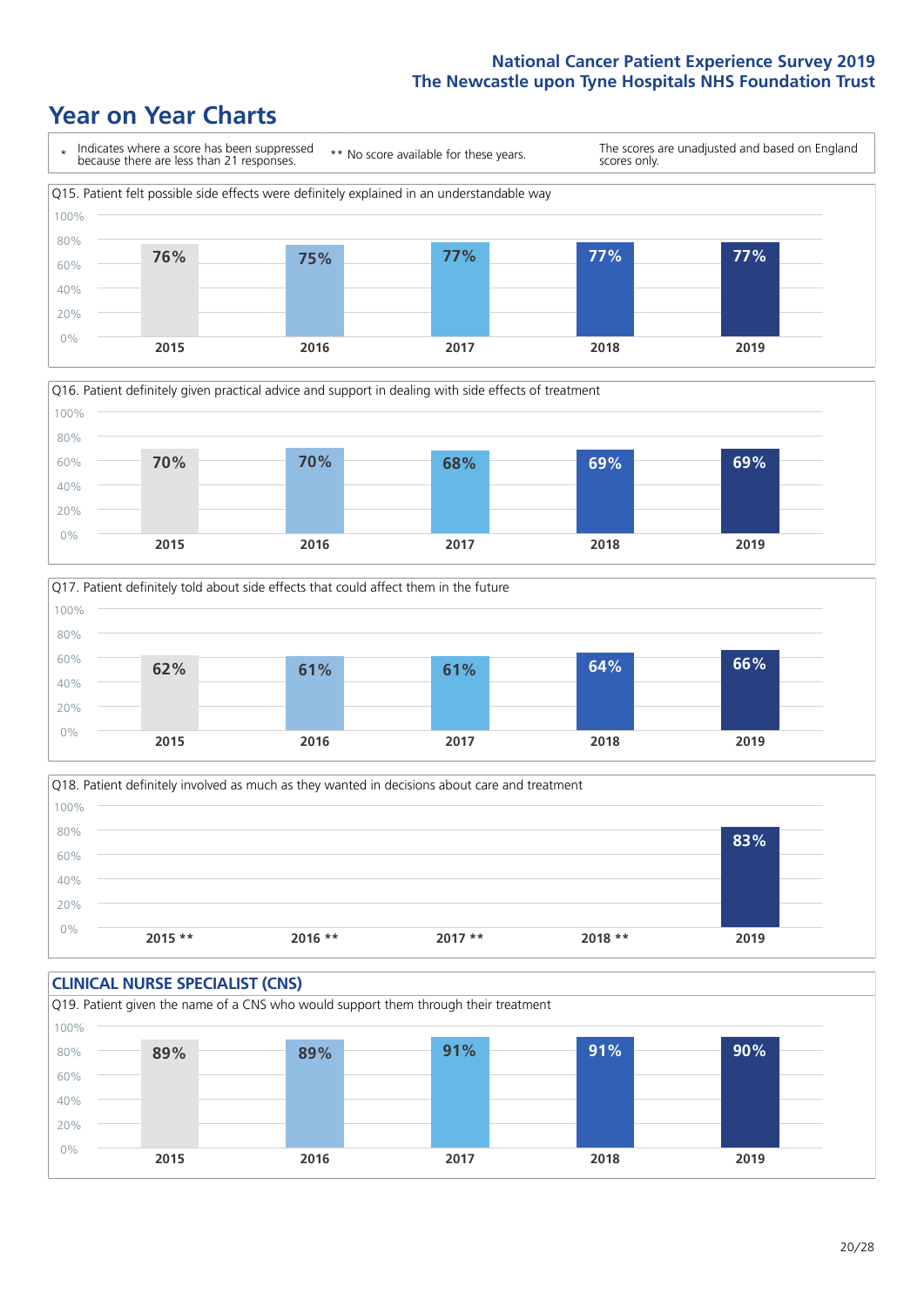









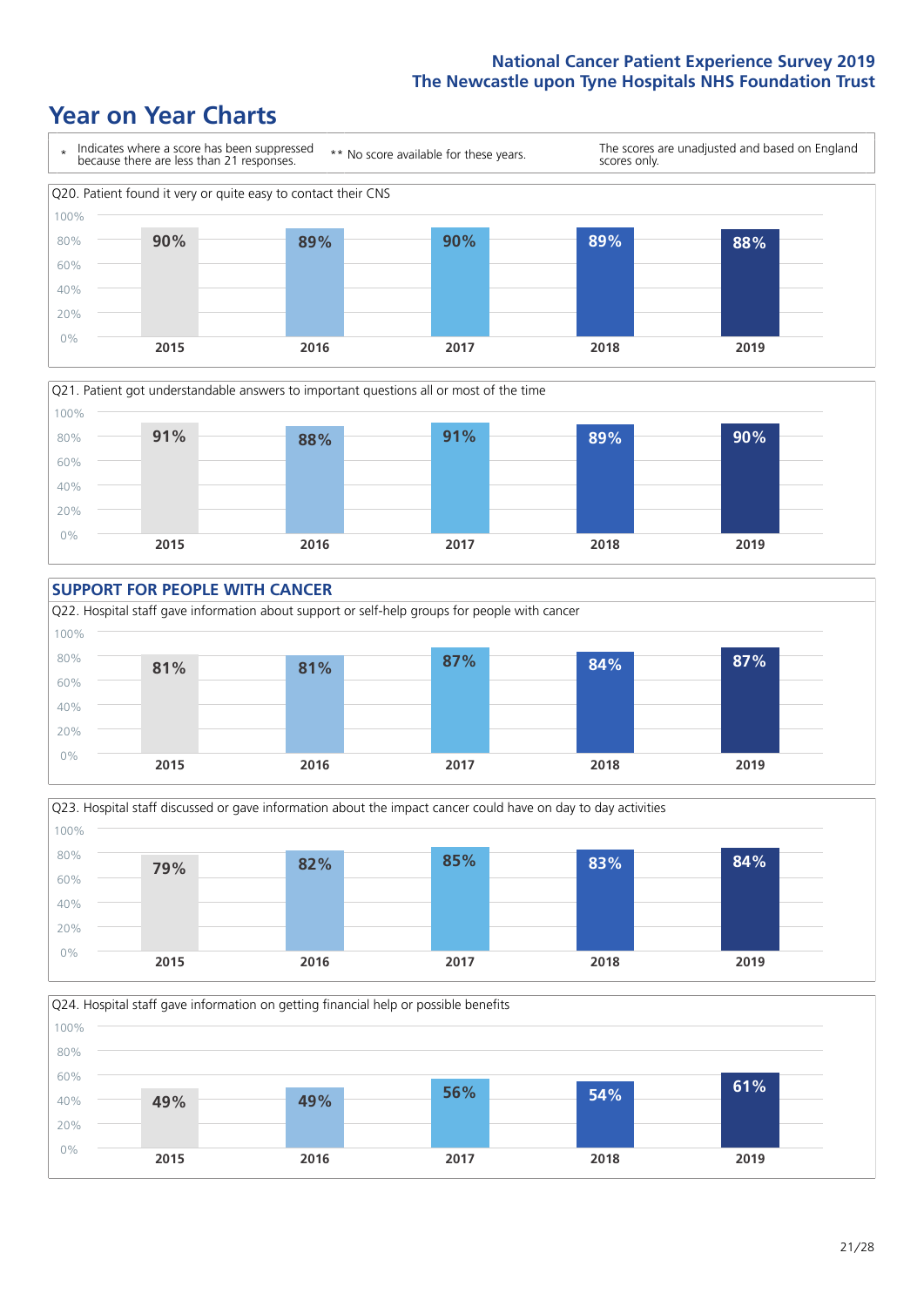# **Year on Year Charts**



#### **OPERATIONS**





### **HOSPITAL CARE AS AN INPATIENT** Q30. Hospital staff didn't talk in front of patient as if patient wasn't there 0% 20% 40% 60% 80% 100% **2015 \*\* 2016 \*\* 2017 \*\* 2018 \*\* 2019 87%**

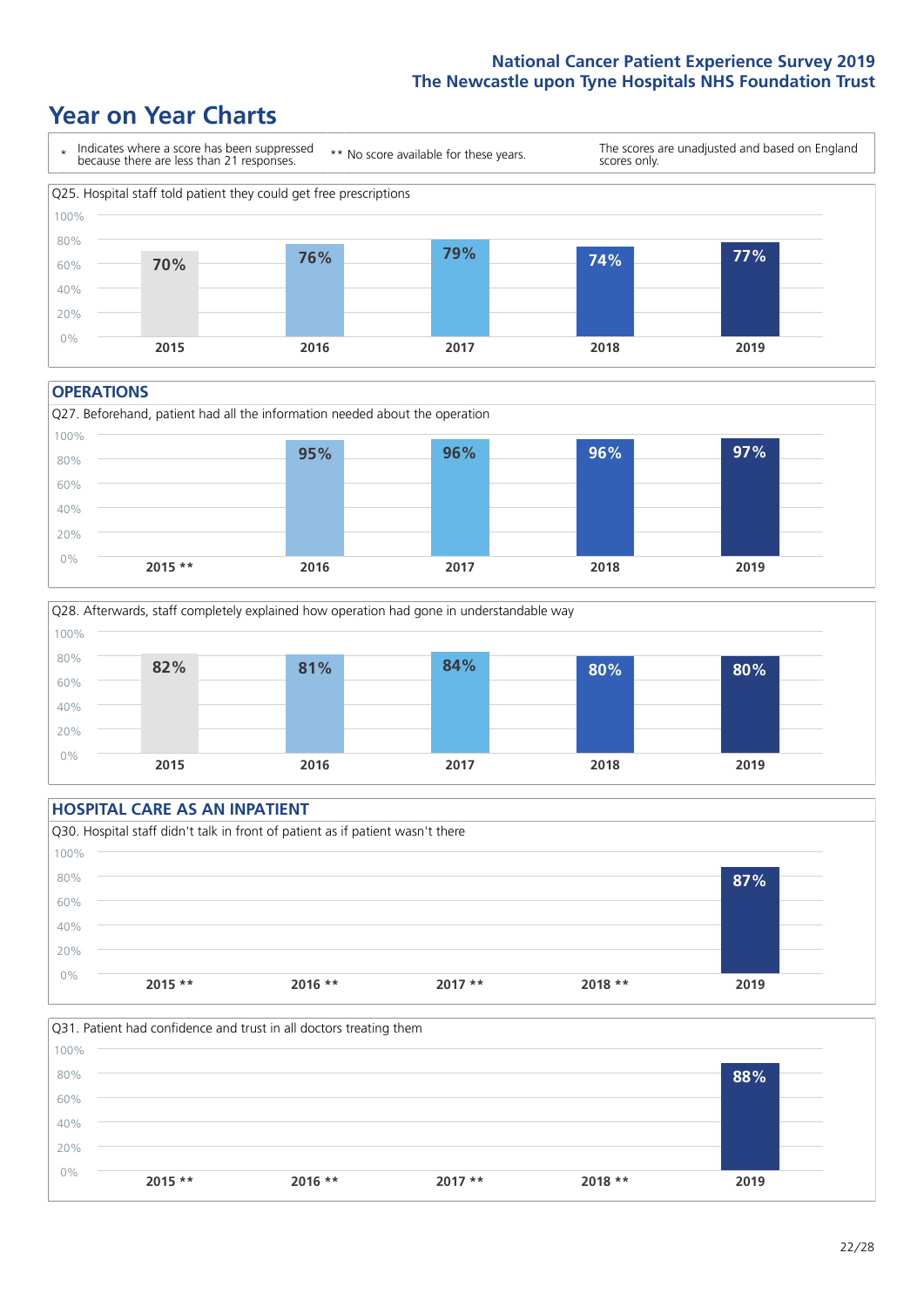







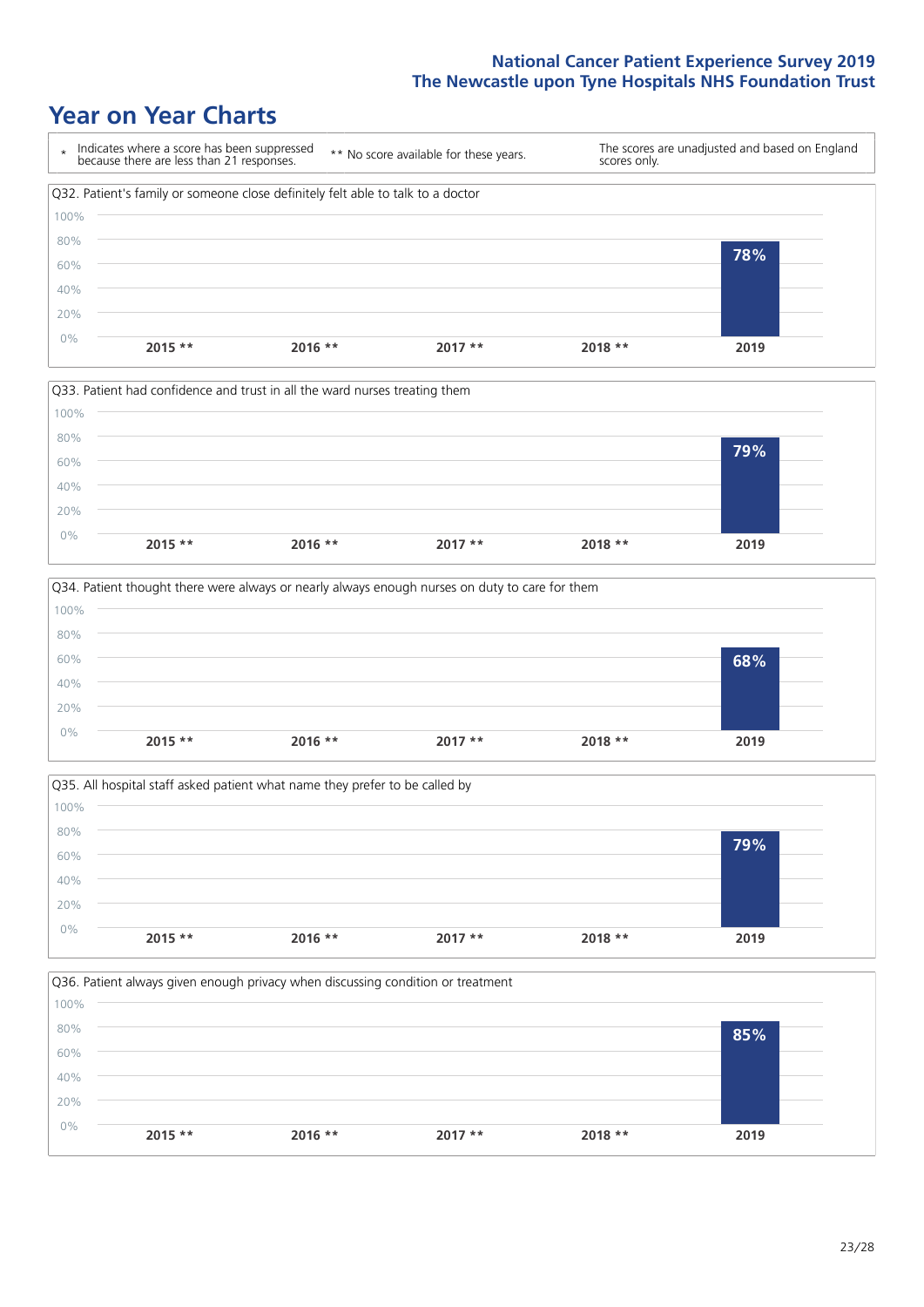







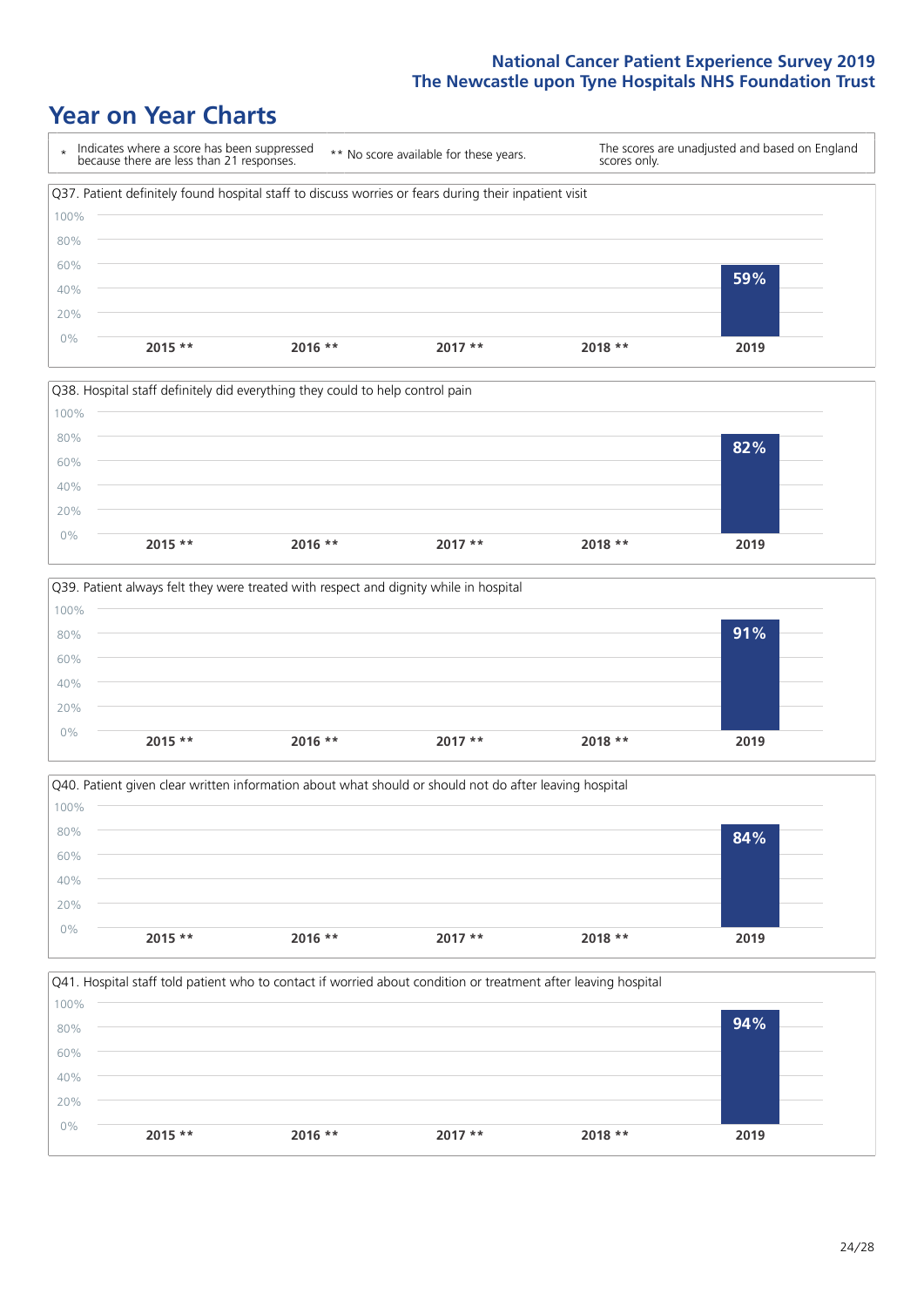# **Year on Year Charts**

\* Indicates where a score has been suppressed because there are less than 21 responses. \*\* No score available for these years. The scores are unadjusted and based on England scores only. **HOSPITAL CARE AS A DAY PATIENT / OUTPATIENT** Q43. Patient definitely found hospital staff to discuss worries or fears during their outpatient or day case visit 80% 100%









Q49. Beforehand patient completely had all information needed about chemotherapy treatment 0% 20% 40% 60% 80% 100% **2015 2016 2017 2018 2019 83% 87% 86% 84% 89%**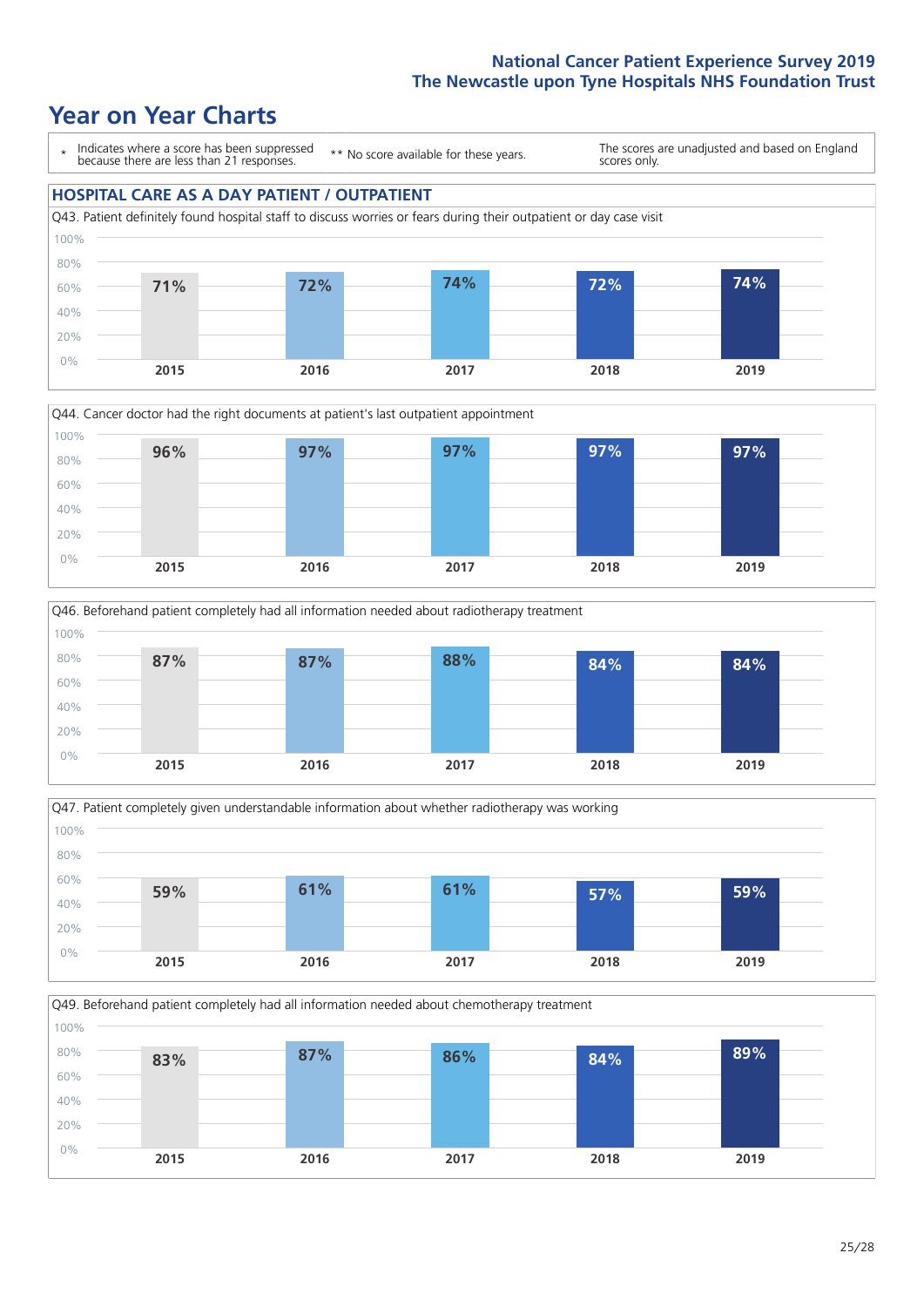# **Year on Year Charts**



#### **HOME CARE AND SUPPORT**







#### **CARE FROM YOUR GENERAL PRACTICE** Q54. GP given enough information about patient's condition and treatment 0% 20% 40% 60% 80% 100% **2015 2016 2017 2018 2019 96% 97% 97% 98% 98%**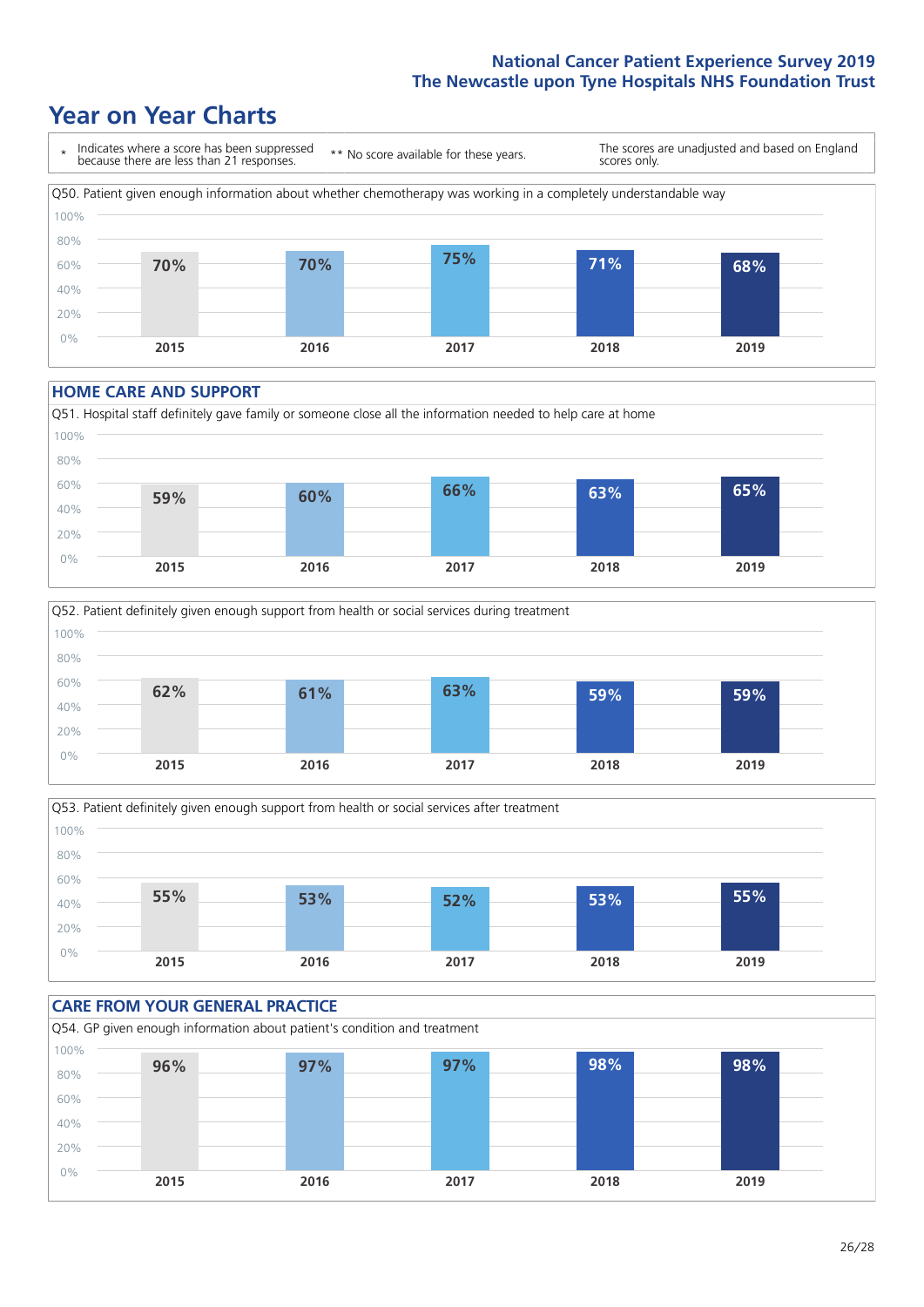# **Year on Year Charts**



#### **YOUR OVERALL NHS CARE**







Q59. Patient felt length of time for attending clinics and appointments for cancer was about right 0% 20% 40% 60% 80% 100% **2015 2016 2017 2018 2019 69% 69% 75% 75% 71%**